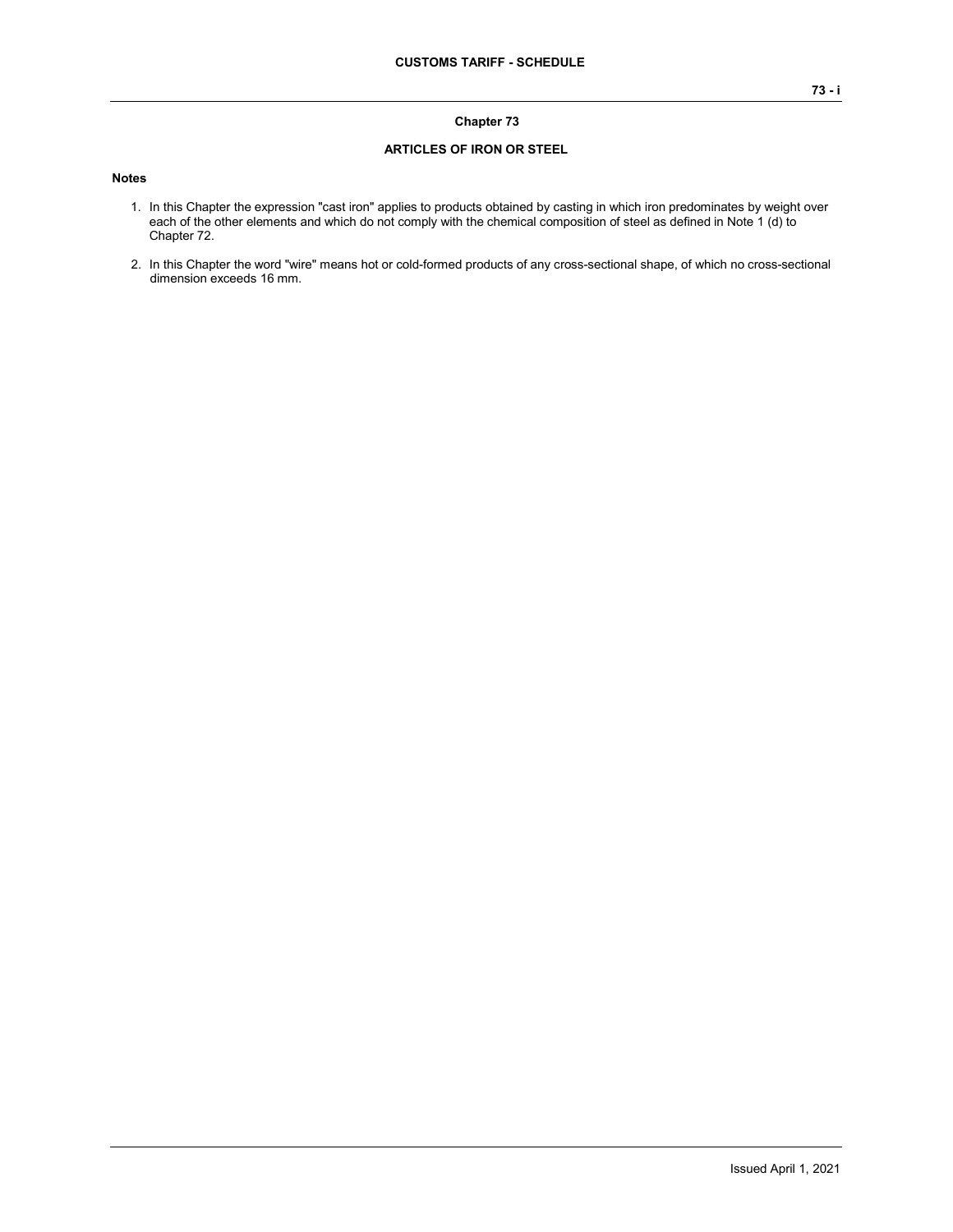| <b>Tariff</b><br><b>Item</b> | <b>SS</b> | <b>Description of Goods</b>                                                                                                                                                                                                                                                                                                                                                       | Unit of<br>Meas. | <b>MFN</b><br><b>Tariff</b> | <b>Applicable</b><br><b>Preferential Tariffs</b>                                                                                            |
|------------------------------|-----------|-----------------------------------------------------------------------------------------------------------------------------------------------------------------------------------------------------------------------------------------------------------------------------------------------------------------------------------------------------------------------------------|------------------|-----------------------------|---------------------------------------------------------------------------------------------------------------------------------------------|
| 73.01                        |           | Sheet piling of iron or steel, whether or not drilled, punched or made<br>from assembled elements; welded angles, shapes and sections, of iron<br>or steel.                                                                                                                                                                                                                       |                  |                             |                                                                                                                                             |
|                              |           | 7301.10.00 00 -Sheet piling                                                                                                                                                                                                                                                                                                                                                       | <b>KGM</b>       | Free                        | CCCT, LDCT, UST,<br>MXT, CIAT, CT, CRT,<br>IT, NT, SLT, PT, COLT,<br>JT, PAT, HNT, KRT,<br>CEUT, UAT, CPTPT,<br>UKT: Free                   |
| 7301.20.00                   |           | -Angles, shapes and sections                                                                                                                                                                                                                                                                                                                                                      |                  | Free                        | CCCT, LDCT, GPT,<br>UST, MXT, CIAT, CT,<br>CRT, IT, NT, SLT, PT,<br>COLT, JT, PAT, HNT,<br>KRT, CEUT, UAT,<br>CPTPT, UKT: Free              |
|                              |           |                                                                                                                                                                                                                                                                                                                                                                                   | KGM              |                             |                                                                                                                                             |
|                              |           |                                                                                                                                                                                                                                                                                                                                                                                   | KGM              |                             |                                                                                                                                             |
| 73.02                        |           | Railway or tramway track construction material of iron or steel, the<br>following: rails, check-rails and rack rails, switch blades, crossing frogs,<br>point rods and other crossing pieces, sleepers (cross-ties), fish-plates,<br>chairs, chair wedges, sole plates (base plates), rail clips, bedplates, ties<br>and other material specialized for jointing or fixing rails. |                  |                             |                                                                                                                                             |
| 7302.10.00                   |           | -Rails                                                                                                                                                                                                                                                                                                                                                                            |                  | Free                        | AUT, NZT, CCCT,<br>LDCT, GPT, UST, MXT,<br>CIAT, CT, CRT, IT, NT,<br>SLT, PT, COLT, JT,<br>PAT, HNT, KRT, CEUT,<br>UAT, CPTPT,<br>UKT: Free |
|                              |           | $---$ Heat treated:                                                                                                                                                                                                                                                                                                                                                               | KGM              |                             |                                                                                                                                             |
|                              |           | 12 - - - - - - Of a weight exceeding 57 kg/m but not exceeding 67 kg/m<br>-----Not heat treated:                                                                                                                                                                                                                                                                                  | KGM<br>KGM       |                             |                                                                                                                                             |
|                              |           |                                                                                                                                                                                                                                                                                                                                                                                   | KGM              |                             |                                                                                                                                             |
|                              |           |                                                                                                                                                                                                                                                                                                                                                                                   | <b>KGM</b>       |                             |                                                                                                                                             |
| 7302.30                      |           | -Switch blades, crossing frogs, point rods and other crossing pieces                                                                                                                                                                                                                                                                                                              |                  |                             |                                                                                                                                             |
|                              |           | 7302.30.10 00 - - - For use with grooved or girder guard rail                                                                                                                                                                                                                                                                                                                     | KGM              | Free                        | CCCT, LDCT, GPT,<br>UST, MXT, CIAT, CT,<br>CRT, IT, NT, SLT, PT,<br>COLT, JT, PAT, HNT,<br>KRT, CEUT, UAT,<br>CPTPT, UKT: Free              |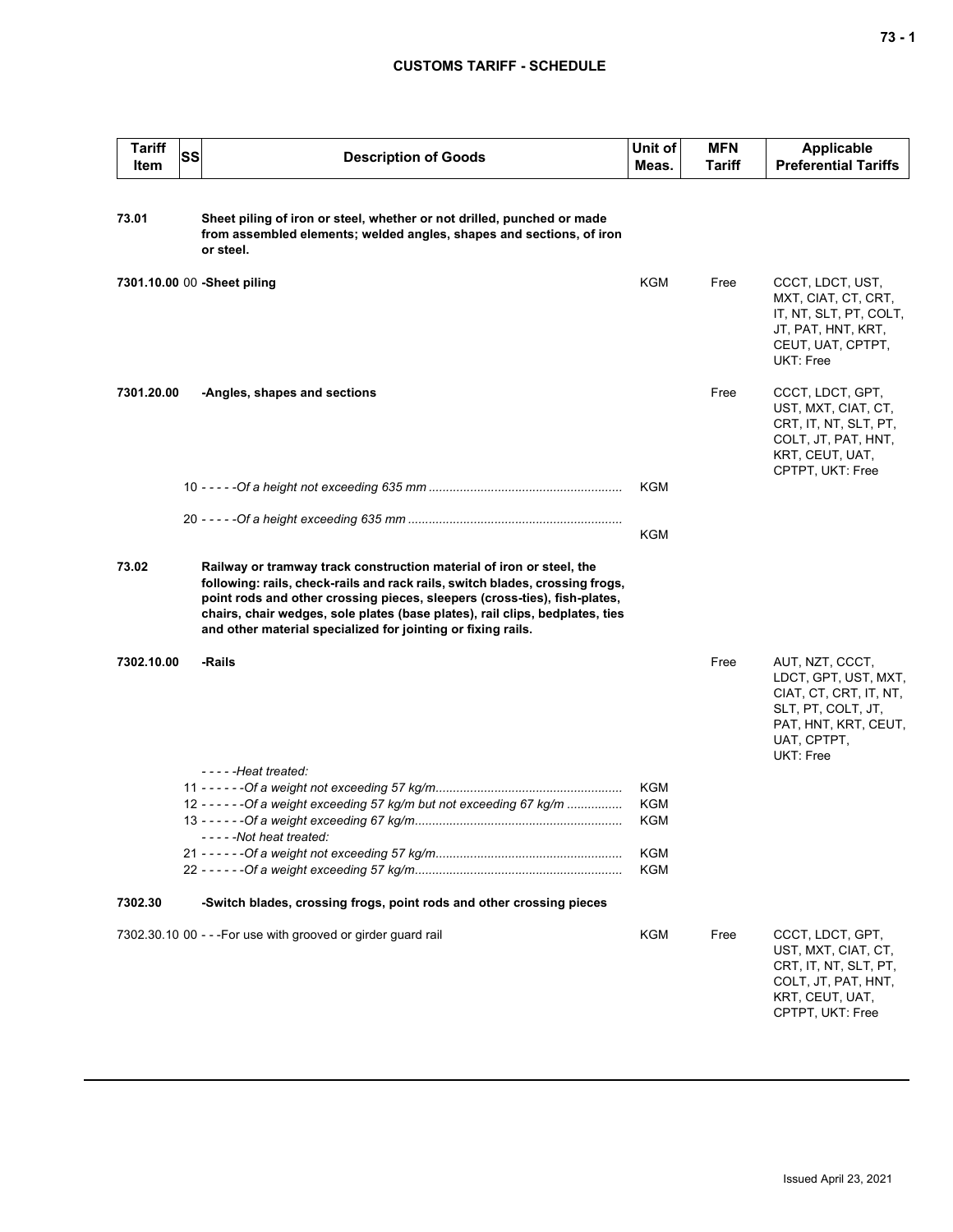| <b>Tariff</b>             | SS | <b>Description of Goods</b>                                                             | Unit of    | <b>MFN</b>    | Applicable                                                                                                                           |
|---------------------------|----|-----------------------------------------------------------------------------------------|------------|---------------|--------------------------------------------------------------------------------------------------------------------------------------|
| Item                      |    |                                                                                         | Meas.      | <b>Tariff</b> | <b>Preferential Tariffs</b>                                                                                                          |
| 7302.30.90 00 - - - Other |    |                                                                                         | <b>KGM</b> | 6.5%          | CCCT, LDCT, UST,<br>MXT, CIAT, CT, CRT,<br>IT, NT, SLT, PT, COLT,<br>JT, PAT, HNT, KRT,<br>CEUT, UAT, CPTPT,<br>UKT: Free<br>GPT: 5% |
|                           |    | 7302.40.00 00 - Fish-plates and sole plates                                             | KGM        | Free          | CCCT, LDCT, GPT,<br>UST, MXT, CIAT, CT,<br>CRT, IT, NT, SLT, PT,<br>COLT, JT, PAT, HNT,<br>KRT, CEUT, UAT,<br>CPTPT, UKT: Free       |
| 7302.90.00 00 -Other      |    |                                                                                         | KGM        | Free          | CCCT, LDCT, GPT,<br>UST, MXT, CIAT, CT,<br>CRT, IT, NT, SLT, PT,<br>COLT, JT, PAT, HNT,<br>KRT, CEUT, UAT,<br>CPTPT, UKT: Free       |
| 7303.00.00                |    | Tubes, pipes and hollow profiles, of cast iron.                                         |            | Free          | CCCT, LDCT, GPT,<br>UST, MXT, CIAT, CT,<br>CRT, IT, NT, SLT, PT,<br>COLT, JT, PAT, HNT,<br>KRT, CEUT, UAT,<br>CPTPT, UKT: Free       |
|                           |    |                                                                                         | KGM        |               |                                                                                                                                      |
|                           |    |                                                                                         | KGM<br>KGM |               |                                                                                                                                      |
| 73.04                     |    | Tubes, pipes and hollow profiles, seamless, of iron (other than cast iron)<br>or steel. |            |               |                                                                                                                                      |
|                           |    | -Line pipe of a kind used for oil or gas pipelines:                                     |            |               |                                                                                                                                      |
|                           |    | 7304.11.00 00 - - Of stainless steel                                                    | <b>KGM</b> | Free          | CCCT, LDCT, UST,<br>MXT, CIAT, CT, CRT,<br>IT, NT, SLT, PT, COLT,<br>JT, PAT, HNT, KRT,<br>CEUT, UAT, CPTPT,<br>UKT: Free            |
| 7304.19.00                |    | - -Other                                                                                |            | Free          | CCCT, LDCT, GPT,<br>UST, MXT, CIAT, CT,<br>CRT, IT, NT, SLT, PT,<br>COLT, JT, PAT, HNT,<br>KRT, CEUT, UAT,<br>CPTPT, UKT: Free       |
|                           |    | -----Of an external diameter not exceeding 266 mm                                       | KGM        |               |                                                                                                                                      |
|                           |    | 32 - - - - - - Of an A.P.I. grade greater than X-52 but not exceeding X-65              | KGM        |               |                                                                                                                                      |
|                           |    | 33 - - - - - - Of an A.P.I. grade greater than X-65 but not exceeding X-70              | KGM        |               |                                                                                                                                      |
|                           |    | 34 - - - - - - Of an A.P.I. grade greater than X-70 but not exceeding X-80              | KGM<br>KGM |               |                                                                                                                                      |
|                           |    | ----- Of an external diameter exceeding 266 mm but not exceeding 610 mm:                |            |               |                                                                                                                                      |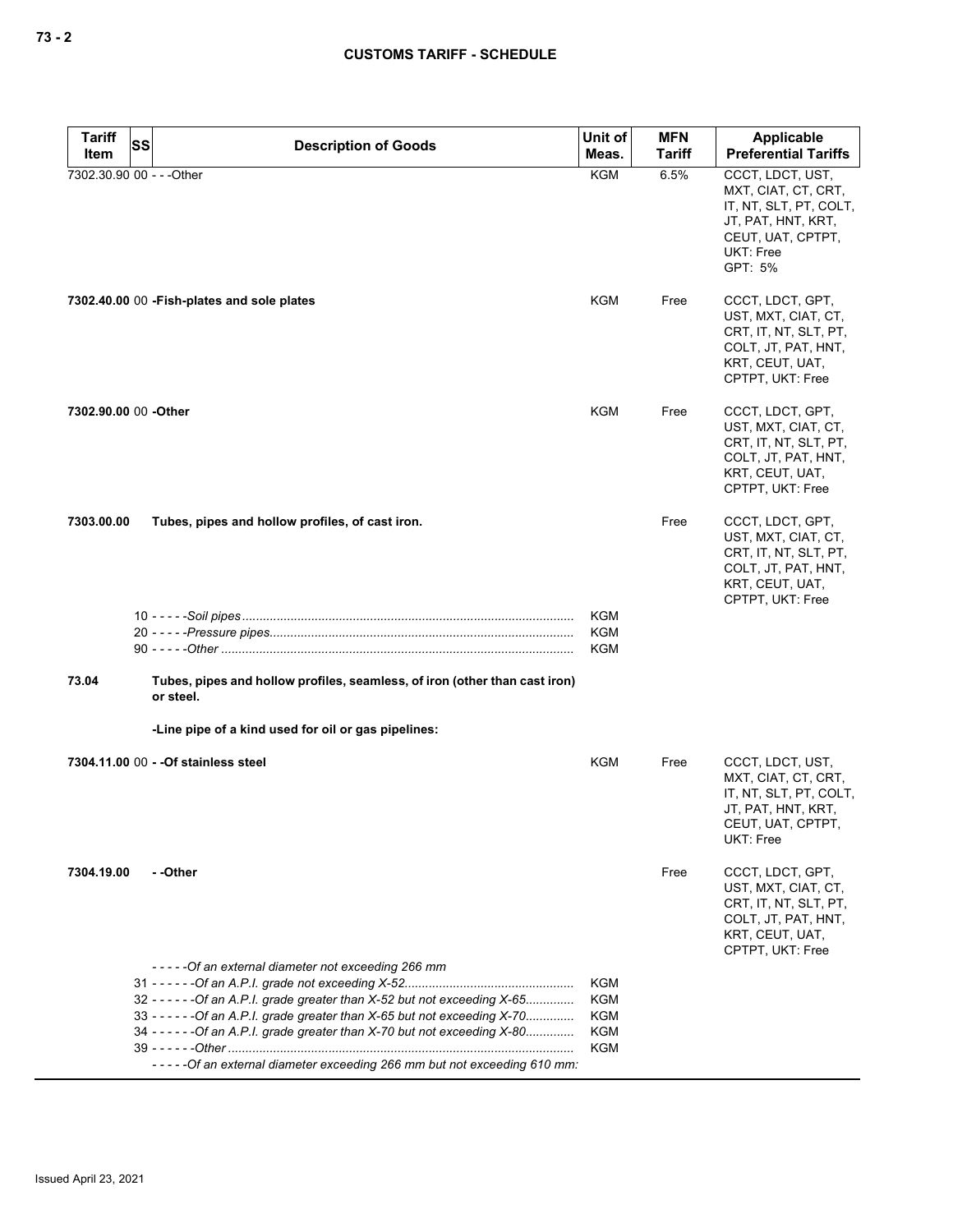| <b>Tariff</b><br><b>Item</b> | <b>SS</b> | <b>Description of Goods</b>                                                            | Unit of<br>Meas.  | <b>MFN</b><br><b>Tariff</b> | <b>Applicable</b><br><b>Preferential Tariffs</b>                                                                               |
|------------------------------|-----------|----------------------------------------------------------------------------------------|-------------------|-----------------------------|--------------------------------------------------------------------------------------------------------------------------------|
|                              |           |                                                                                        | <b>KGM</b>        |                             |                                                                                                                                |
|                              |           | 42 - - - - - - Of an A.P.I. grade greater than X-52 but not exceeding X-65             | KGM               |                             |                                                                                                                                |
|                              |           | 43 - - - - - - Of an A.P.I. grade greater than X-65 but not exceeding X-70             | KGM               |                             |                                                                                                                                |
|                              |           | 44 - - - - - - Of an A.P.I. grade greater than X-70 but not exceeding X-80             | KGM               |                             |                                                                                                                                |
|                              |           | -----Of an external diameter exceeding 610 mm:                                         | KGM               |                             |                                                                                                                                |
|                              |           |                                                                                        | KGM               |                             |                                                                                                                                |
|                              |           | 52 - - - - - - Of an A.P.I. grade greater than X-52 but not exceeding X-65             | KGM               |                             |                                                                                                                                |
|                              |           | 53 - - - - - - Of an A.P.I. grade greater than X-65 but not exceeding X-70             | KGM               |                             |                                                                                                                                |
|                              |           | 54 - - - - - - Of an A.P.I. grade greater than X-70 but not exceeding X-80             | <b>KGM</b>        |                             |                                                                                                                                |
|                              |           |                                                                                        | KGM               |                             |                                                                                                                                |
|                              |           | -Casing, tubing and drill pipe, of a kind used in drilling for oil or gas:             |                   |                             |                                                                                                                                |
|                              |           | 7304.22.00 00 - - Drill pipe of stainless steel                                        | KGM               | Free                        | CCCT, LDCT, GPT,<br>UST, MXT, CIAT, CT,<br>CRT, IT, NT, SLT, PT,<br>COLT, JT, PAT, HNT,<br>KRT, CEUT, UAT,<br>CPTPT, UKT: Free |
| 7304.23.00                   |           | --Other drill pipe                                                                     |                   | Free                        | CCCT, LDCT, GPT,<br>UST, MXT, CIAT, CT,<br>CRT, IT, NT, SLT, PT,<br>COLT, JT, PAT, HNT,<br>KRT, CEUT, UAT,<br>CPTPT, UKT: Free |
|                              |           |                                                                                        | <b>KGM</b><br>KGM |                             |                                                                                                                                |
|                              |           |                                                                                        |                   |                             |                                                                                                                                |
|                              |           | 7304.24.00 00 - - Other, of stainless steel                                            | KGM               | Free                        | CCCT, LDCT, UST,<br>MXT, CIAT, CT, CRT,<br>IT, NT, SLT, PT, COLT,<br>JT, PAT, HNT, KRT,<br>CEUT, UAT, CPTPT,<br>UKT: Free      |
| 7304.29.00                   |           | - -Other                                                                               |                   | Free                        | CCCT, LDCT, UST,<br>MXT, CIAT, CT, CRT,<br>IT, NT, SLT, PT, COLT,<br>JT, PAT, HNT, KRT,<br>CEUT, UAT, CPTPT,<br>UKT: Free      |
|                              |           | -----Casing, of an external diameter exceeding 114.3 mm but not exceeding<br>177.8 mm: |                   |                             |                                                                                                                                |
|                              |           | 11 - - - - - - Of an A.P.I. grade H-40, J-55, K-55 or equivalent proprietary           | KGM               |                             |                                                                                                                                |
|                              |           |                                                                                        | KGM               |                             |                                                                                                                                |
|                              |           | -----Casing, of an external diameter exceeding 177.8 mm but not exceeding<br>298.5 mm: |                   |                             |                                                                                                                                |
|                              |           | 21 - - - - - - Of an A.P.I. grade H-40, J-55, K-55 or equivalent proprietary           | KGM               |                             |                                                                                                                                |
|                              |           |                                                                                        | KGM               |                             |                                                                                                                                |
|                              |           | -----Casing, of an external diameter exceeding 298.5 mm:                               |                   |                             |                                                                                                                                |
|                              |           | 31 - - - - - - Of an A.P.I. grade H-40, J-55, K-55 or equivalent proprietary           | KGM               |                             |                                                                                                                                |
|                              |           |                                                                                        |                   |                             |                                                                                                                                |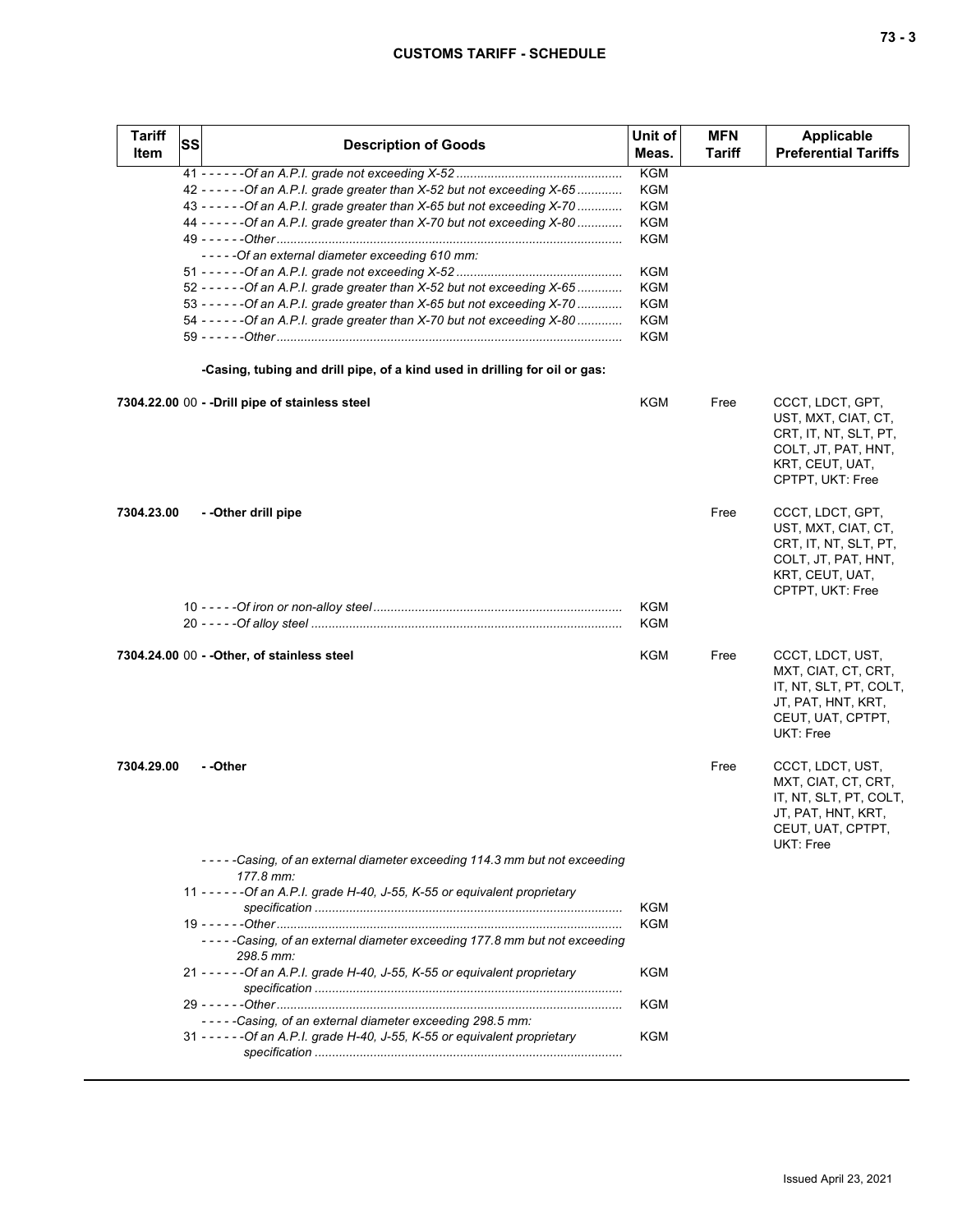| <b>Tariff</b><br>Item | <b>SS</b> | <b>Description of Goods</b>                                                          | Unit of<br>Meas. | <b>MFN</b><br><b>Tariff</b> | Applicable<br><b>Preferential Tariffs</b>                                                                                                   |
|-----------------------|-----------|--------------------------------------------------------------------------------------|------------------|-----------------------------|---------------------------------------------------------------------------------------------------------------------------------------------|
|                       |           |                                                                                      | <b>KGM</b>       |                             |                                                                                                                                             |
|                       |           | -----Tubing, of an external diameter not exceeding 60.2 mm:                          |                  |                             |                                                                                                                                             |
|                       |           | 41 - - - - - - Of an A.P.I. grade H-40, J-55 or equivalent proprietary specification | KGM              |                             |                                                                                                                                             |
|                       |           | -----Tubing, of an external diameter of 60.3 mm:                                     | <b>KGM</b>       |                             |                                                                                                                                             |
|                       |           | 51 - - - - - - Of an A.P.I. grade H-40, J-55 or equivalent proprietary specification | <b>KGM</b>       |                             |                                                                                                                                             |
|                       |           |                                                                                      | <b>KGM</b>       |                             |                                                                                                                                             |
|                       |           | -----Tubing, of an external diameter exceeding 60.3 mm but not exceeding<br>73 mm:   |                  |                             |                                                                                                                                             |
|                       |           | 61 - - - - - - Of an A.P.I. grade H-40, J-55 or equivalent proprietary specification | KGM              |                             |                                                                                                                                             |
|                       |           |                                                                                      | <b>KGM</b>       |                             |                                                                                                                                             |
|                       |           | -----Tubing, of an external diameter exceeding 73 mm:                                |                  |                             |                                                                                                                                             |
|                       |           | 71 - - - - - - Of an A.P.I. grade H-40, J-55 or equivalent proprietary specification | <b>KGM</b>       |                             |                                                                                                                                             |
|                       |           | -Other, of circular cross-section, of iron or non-alloy steel:                       | <b>KGM</b>       |                             |                                                                                                                                             |
|                       |           |                                                                                      |                  |                             |                                                                                                                                             |
| 7304.31.00            |           | --Cold-drawn or cold-rolled (cold-reduced)                                           |                  | Free                        | CCCT, LDCT, GPT,<br>UST, MXT, CIAT, CT,<br>CRT, IT, NT, SLT, PT,<br>COLT, JT, PAT, HNT,<br>KRT, CEUT, UAT,                                  |
|                       |           |                                                                                      |                  |                             | CPTPT, UKT: Free                                                                                                                            |
|                       |           |                                                                                      | KGM              |                             |                                                                                                                                             |
|                       |           |                                                                                      | <b>KGM</b>       |                             |                                                                                                                                             |
| 7304.39.00            |           | - -Other                                                                             |                  | Free                        | CCCT, LDCT, GPT,<br>UST, MXT, CIAT, CT,                                                                                                     |
|                       |           |                                                                                      |                  |                             | CRT, IT, NT, SLT, PT,<br>COLT, JT, PAT, HNT,<br>KRT, CEUT, UAT,<br>CPTPT, UKT: Free                                                         |
|                       |           |                                                                                      | KGM              |                             |                                                                                                                                             |
|                       |           |                                                                                      | KGM              |                             |                                                                                                                                             |
|                       |           |                                                                                      | KGM              |                             |                                                                                                                                             |
|                       |           |                                                                                      | KGM              |                             |                                                                                                                                             |
|                       |           | -Other, of circular cross-section, of stainless steel:                               |                  |                             |                                                                                                                                             |
| 7304.41.00            |           | --Cold-drawn or cold-rolled (cold-reduced)                                           |                  | Free                        | AUT, NZT, CCCT,<br>LDCT, GPT, UST, MXT,<br>CIAT, CT, CRT, IT, NT,<br>SLT, PT, COLT, JT,<br>PAT, HNT, KRT, CEUT,<br>UAT. CPTPT.<br>UKT: Free |
|                       |           |                                                                                      | KGM              |                             |                                                                                                                                             |
|                       |           |                                                                                      | <b>KGM</b>       |                             |                                                                                                                                             |
| 7304.49.00            |           | - -Other                                                                             |                  | Free                        | CCCT, LDCT, GPT,<br>UST, MXT, CIAT, CT,<br>CRT, IT, NT, SLT, PT,<br>COLT, JT, PAT, HNT,<br>KRT, CEUT, UAT,<br>CPTPT, UKT: Free              |
|                       |           |                                                                                      | KGM              |                             |                                                                                                                                             |
|                       |           |                                                                                      | KGM              |                             |                                                                                                                                             |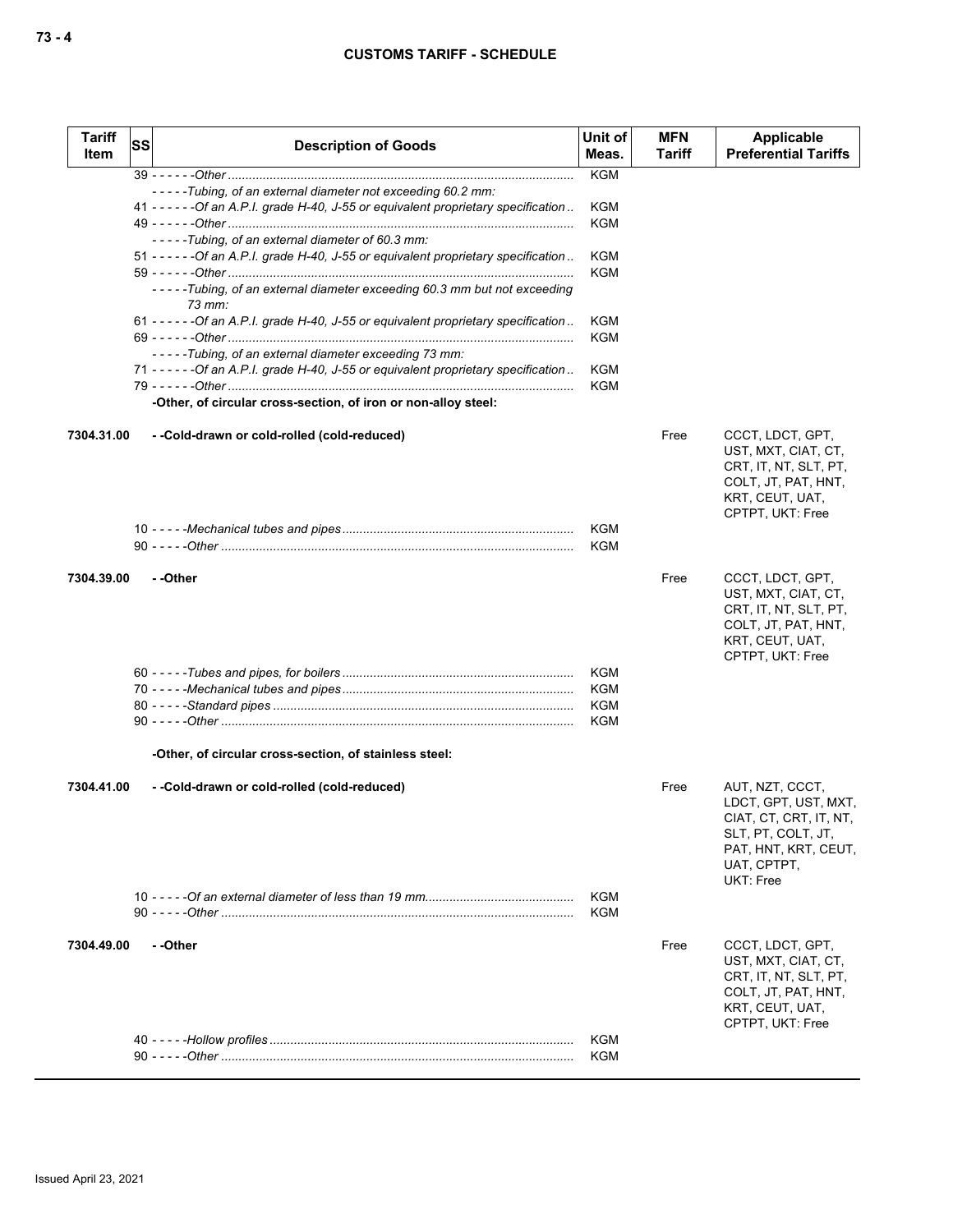| Tariff<br><b>Item</b> | SS | <b>Description of Goods</b>                                                                                                                                                        | Unit of<br>Meas.         | <b>MFN</b><br>Tariff | <b>Applicable</b><br><b>Preferential Tariffs</b>                                                                                            |
|-----------------------|----|------------------------------------------------------------------------------------------------------------------------------------------------------------------------------------|--------------------------|----------------------|---------------------------------------------------------------------------------------------------------------------------------------------|
|                       |    | -Other, of circular cross-section, of other alloy steel:                                                                                                                           |                          |                      |                                                                                                                                             |
|                       |    | 7304.51.00 00 - - Cold-drawn or cold-rolled (cold-reduced)                                                                                                                         | KGM                      | Free                 | AUT, NZT, CCCT,<br>LDCT, GPT, UST, MXT,<br>CIAT, CT, CRT, IT, NT,<br>SLT, PT, COLT, JT,<br>PAT, HNT, KRT, CEUT,<br>UAT, CPTPT,<br>UKT: Free |
| 7304.59.00            |    | - -Other                                                                                                                                                                           |                          | Free                 | CCCT, LDCT, GPT,<br>UST, MXT, CIAT, CT,<br>CRT, IT, NT, SLT, PT,<br>COLT, JT, PAT, HNT,<br>KRT, CEUT, UAT,<br>CPTPT, UKT: Free              |
|                       |    |                                                                                                                                                                                    | KGM<br><b>KGM</b>        |                      |                                                                                                                                             |
| 7304.90.00            |    | -Other                                                                                                                                                                             |                          | Free                 | AUT, NZT, CCCT,<br>LDCT, GPT, UST, MXT,<br>CIAT, CT, CRT, IT, NT,<br>SLT, PT, COLT, JT,<br>PAT, HNT, KRT, CEUT,<br>UAT, CPTPT,<br>UKT: Free |
|                       |    |                                                                                                                                                                                    | <b>KGM</b><br><b>KGM</b> |                      |                                                                                                                                             |
| 73.05                 |    | Other tubes and pipes (for example, welded, riveted or similarly closed),<br>having circular cross-sections, the external diameter of which exceeds<br>406.4 mm, of iron or steel. |                          |                      |                                                                                                                                             |
|                       |    | -Line pipe of a kind used for oil or gas pipelines:                                                                                                                                |                          |                      |                                                                                                                                             |
| 7305.11.00            |    | --Longitudinally submerged arc welded                                                                                                                                              |                          | Free                 | CCCT, LDCT, UST,<br>MXT, CIAT, CT, CRT,<br>IT, NT, SLT, PT, COLT,<br>JT, PAT, HNT, KRT,<br>CEUT, UAT, CPTPT,<br>UKT: Free                   |
|                       |    | - - - - - Of an external diameter not exceeding 610 mm:                                                                                                                            |                          |                      |                                                                                                                                             |
|                       |    |                                                                                                                                                                                    | KGM                      |                      |                                                                                                                                             |
|                       |    | 32 - - - - - - Of an A.P.I. grade greater than X-52 but not exceeding X-65                                                                                                         | KGM                      |                      |                                                                                                                                             |
|                       |    | 33 - - - - - - Of an A.P.I. grade greater than X-65 but not exceeding X-70                                                                                                         | KGM                      |                      |                                                                                                                                             |
|                       |    | 34 - - - - - - Of an A.P.I. grade greater than X-70 but not exceeding X-80                                                                                                         | KGM<br>KGM               |                      |                                                                                                                                             |
|                       |    | -----Of an external diameter exceeding 610 mm:                                                                                                                                     |                          |                      |                                                                                                                                             |
|                       |    |                                                                                                                                                                                    | <b>KGM</b>               |                      |                                                                                                                                             |
|                       |    | 42 - - - - - - Of an A.P.I. grade greater than X-52 but not exceeding X-65                                                                                                         | KGM                      |                      |                                                                                                                                             |
|                       |    | 43 - - - - - - Of an A.P.I. grade greater than X-65 but not exceeding X-70                                                                                                         | KGM                      |                      |                                                                                                                                             |
|                       |    | 44 - - - - - - Of an A.P.I. grade greater than X-70 but not exceeding X-80                                                                                                         | KGM                      |                      |                                                                                                                                             |
|                       |    |                                                                                                                                                                                    | KGM                      |                      |                                                                                                                                             |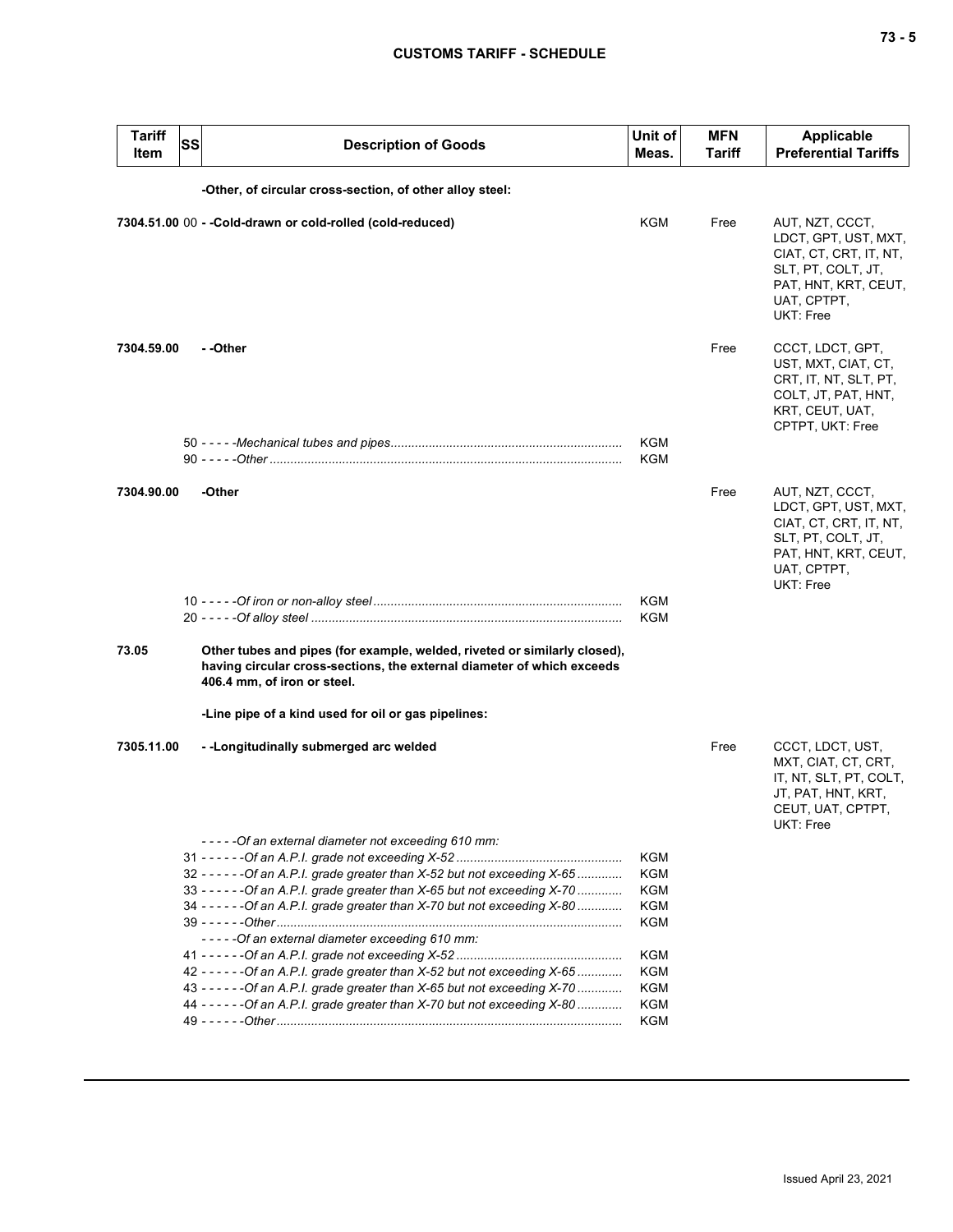| <b>Tariff</b><br><b>SS</b><br>Item | <b>Description of Goods</b>                                                        | Unit of<br>Meas. | <b>MFN</b><br>Tariff | <b>Applicable</b><br><b>Preferential Tariffs</b>                                                                               |
|------------------------------------|------------------------------------------------------------------------------------|------------------|----------------------|--------------------------------------------------------------------------------------------------------------------------------|
| 7305.12.00                         | - - Other, longitudinally welded                                                   |                  | Free                 | CCCT, LDCT, UST,                                                                                                               |
|                                    |                                                                                    |                  |                      | MXT, CIAT, CT, CRT,<br>IT, NT, SLT, PT, COLT,<br>JT, PAT, HNT, KRT,<br>CEUT, UAT, CPTPT,<br><b>UKT: Free</b>                   |
|                                    | -----Of an external diameter not exceeding 509 mm:                                 |                  |                      |                                                                                                                                |
|                                    |                                                                                    | <b>KGM</b>       |                      |                                                                                                                                |
|                                    | 32 - - - - - - Of an A.P.I. grade greater than X-52 but not exceeding X-65         | <b>KGM</b>       |                      |                                                                                                                                |
|                                    | 33 - - - - - - Of an A.P.I. grade greater than X-65 but not exceeding X-70         | <b>KGM</b>       |                      |                                                                                                                                |
|                                    | 34 ----- - - Of an A.P.I. grade greater than X-70 but not exceeding X-80           | KGM              |                      |                                                                                                                                |
|                                    |                                                                                    | KGM              |                      |                                                                                                                                |
|                                    | -----Of an external diameter exceeding 509 mm:                                     |                  |                      |                                                                                                                                |
|                                    |                                                                                    | KGM              |                      |                                                                                                                                |
|                                    | 42 - - - - - - Of an A.P.I. grade greater than X-52 but not exceeding X-65         | KGM              |                      |                                                                                                                                |
|                                    | 43 - - - - - - Of an A.P.I. grade greater than X-65 but not exceeding X-70         | KGM              |                      |                                                                                                                                |
|                                    | 44 - - - - - - Of an A.P.I. grade greater than X-70 but not exceeding X-80         | <b>KGM</b>       |                      |                                                                                                                                |
|                                    |                                                                                    | <b>KGM</b>       |                      |                                                                                                                                |
| 7305.19.00                         | - -Other                                                                           |                  | Free                 | CCCT, LDCT, UST,<br>MXT, CIAT, CT, CRT,<br>IT, NT, SLT, PT, COLT,<br>JT, PAT, HNT, KRT,<br>CEUT, UAT, CPTPT,<br>UKT: Free      |
|                                    | -----Of an external diameter not exceeding 609.6 mm:                               |                  |                      |                                                                                                                                |
|                                    | 12 - - - - - - - Of an A.P.I. grade not exceeding X-52, of iron or non-alloy steel | KGM              |                      |                                                                                                                                |
|                                    | 13 - - - - - - - Of an A.P.I. grade not exceeding X-52, of alloy steel             | KGM              |                      |                                                                                                                                |
|                                    |                                                                                    | KGM              |                      |                                                                                                                                |
|                                    |                                                                                    | KGM              |                      |                                                                                                                                |
|                                    | ----- Of an external diameter exceeding 609.6 mm:                                  |                  |                      |                                                                                                                                |
|                                    | 22 - - - - - - - Of an A.P.I. grade not exceeding X-52, of iron or non-alloy steel | KGM              |                      |                                                                                                                                |
|                                    | 23 - - - - - - Of an A.P.I. grade not exceeding X-52, of alloy steel               | KGM              |                      |                                                                                                                                |
|                                    |                                                                                    | KGM              |                      |                                                                                                                                |
|                                    |                                                                                    | KGM              |                      |                                                                                                                                |
|                                    | 7305.20.00 00 - Casing of a kind used in drilling for oil or gas                   | <b>KGM</b>       | Free                 | CCCT, LDCT, GPT,<br>UST, MXT, CIAT, CT,<br>CRT, IT, NT, SLT, PT,<br>COLT, JT, PAT, HNT,<br>KRT, CEUT, UAT,<br>CPTPT, UKT: Free |
|                                    | -Other, welded:                                                                    |                  |                      |                                                                                                                                |
| 7305.31.00                         | --Longitudinally welded                                                            |                  | Free                 | CCCT, LDCT, GPT,<br>UST, MXT, CIAT, CT,<br>CRT, IT, NT, SLT, PT,<br>COLT, JT, PAT, HNT,<br>KRT, CEUT, UAT,<br>CPTPT, UKT: Free |
|                                    | - - - - - Of iron or non-alloy steel:                                              |                  |                      |                                                                                                                                |
|                                    |                                                                                    | <b>KGM</b>       |                      |                                                                                                                                |
|                                    |                                                                                    | <b>KGM</b>       |                      |                                                                                                                                |
|                                    |                                                                                    | <b>KGM</b>       |                      |                                                                                                                                |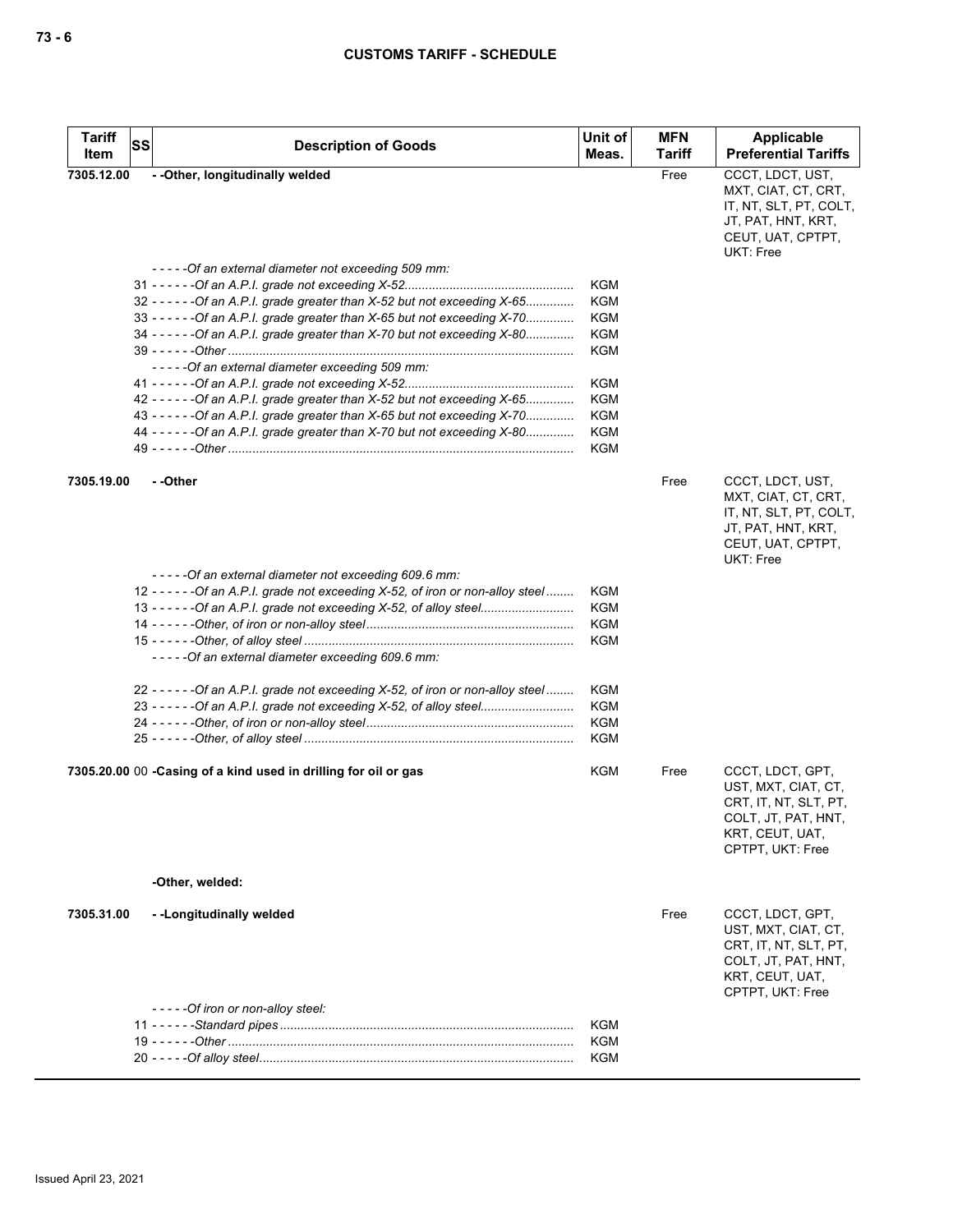| <b>Tariff</b><br>Item | <b>SS</b> | <b>Description of Goods</b>                                                                                                  | Unit of<br>Meas.  | <b>MFN</b><br><b>Tariff</b> | <b>Applicable</b><br><b>Preferential Tariffs</b>                                                                                 |
|-----------------------|-----------|------------------------------------------------------------------------------------------------------------------------------|-------------------|-----------------------------|----------------------------------------------------------------------------------------------------------------------------------|
| 7305.39.00            |           | - -Other                                                                                                                     | <b>KGM</b><br>KGM | Free                        | CCCT, LDCT, GPT,<br>UST, MXT, CIAT, CT,<br>CRT, IT, NT, SLT, PT,<br>COLT, JT, PAT, HNT,<br>KRT, CEUT, UAT,<br>CPTPT, UKT: Free   |
| 7305.90.00            |           | -Other                                                                                                                       |                   | Free                        | CCCT, LDCT, UST,<br>MXT, CIAT, CT, CRT,<br>IT, NT, SLT, PT, COLT,<br>JT, PAT, HNT, KRT,<br>CEUT, UAT, CPTPT,<br>UKT: Free        |
|                       |           |                                                                                                                              | KGM<br>KGM        |                             |                                                                                                                                  |
| 73.06                 |           | Other tubes, pipes and hollow profiles (for example, open seam or<br>welded, riveted or similarly closed), of iron or steel. |                   |                             |                                                                                                                                  |
|                       |           | -Line pipe of a kind used for oil or gas pipelines:                                                                          |                   |                             |                                                                                                                                  |
|                       |           | 7306.11.00 00 - - Welded, of stainless steel                                                                                 | KGM               | Free                        | CCCT, LDCT, UST,<br>MXT, CIAT, CT, CRT,<br>IT, NT, SLT, PT, COLT,<br>JT, PAT, HNT, KRT,<br>CEUT, UAT, CPTPT,<br><b>UKT: Free</b> |
| 7306.19.00            |           | - -Other                                                                                                                     |                   | Free                        | CCCT, LDCT, UST,<br>MXT, CIAT, CT, CRT,<br>IT, NT, SLT, PT, COLT,<br>JT, PAT, HNT, KRT,<br>CEUT, UAT, CPTPT,<br>UKT: Free        |
|                       |           |                                                                                                                              | KGM<br><b>KGM</b> |                             |                                                                                                                                  |
|                       |           | -Casing and tubing of a kind used in drilling for oil or gas:                                                                |                   |                             |                                                                                                                                  |
|                       |           | 7306.21.00 00 - - Welded, of stainless steel                                                                                 | <b>KGM</b>        | Free                        | CCCT, LDCT, GPT,<br>UST, MXT, CIAT, CT,<br>CRT, IT, NT, SLT, PT,<br>COLT, JT, PAT, HNT,<br>KRT, CEUT, UAT,<br>CPTPT, UKT: Free   |
| 7306.29.00            |           | - -Other                                                                                                                     |                   | Free                        | CCCT, LDCT, GPT,<br>UST, MXT, CIAT, CT,<br>CRT, IT, NT, SLT, PT,<br>COLT, JT, PAT, HNT,<br>KRT, CEUT, UAT,<br>CPTPT, UKT: Free   |
|                       |           | -----Casing, of an external diameter of 114.3 mm or more but not exceeding<br>177.8 mm:                                      |                   |                             |                                                                                                                                  |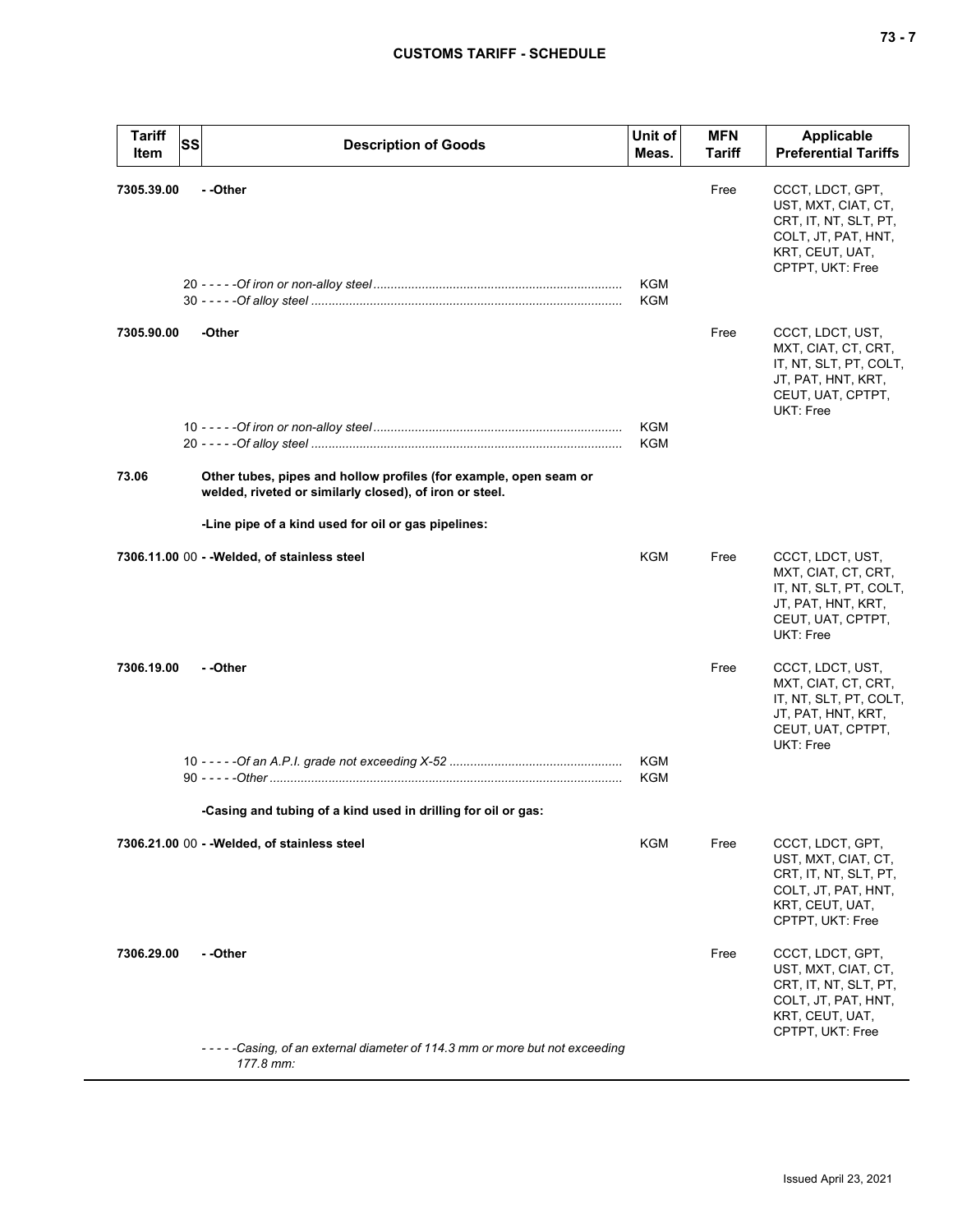| <b>Tariff</b><br>Item | SS | <b>Description of Goods</b>                                                            | Unit of<br>Meas.  | <b>MFN</b><br>Tariff | <b>Applicable</b><br><b>Preferential Tariffs</b>                                                                               |
|-----------------------|----|----------------------------------------------------------------------------------------|-------------------|----------------------|--------------------------------------------------------------------------------------------------------------------------------|
|                       |    | 11 - - - - - - Of an A.P.I. grade H-40, J-55, K-55 or equivalent proprietary           | <b>KGM</b>        |                      |                                                                                                                                |
|                       |    |                                                                                        |                   |                      |                                                                                                                                |
|                       |    |                                                                                        | <b>KGM</b>        |                      |                                                                                                                                |
|                       |    | -----Casing, of an external diameter exceeding 177.8 mm but not exceeding<br>298.4 mm: |                   |                      |                                                                                                                                |
|                       |    | 21 - - - - - - Of an A.P.I. grade H-40, J-55, K-55 or equivalent proprietary           | KGM               |                      |                                                                                                                                |
|                       |    |                                                                                        | KGM               |                      |                                                                                                                                |
|                       |    | -----Casing, of an external diameter exceeding 298.4 mm:                               |                   |                      |                                                                                                                                |
|                       |    | 31 - - - - - - Of an A.P.I. grade H-40, J-55, K-55 or equivalent proprietary           | KGM               |                      |                                                                                                                                |
|                       |    |                                                                                        | KGM               |                      |                                                                                                                                |
|                       |    | $-- -$ Tubing:                                                                         |                   |                      |                                                                                                                                |
|                       |    | 61 - - - - - - Of an A.P.I. grade H-40, J-55 or equivalent proprietary specification   | KGM               |                      |                                                                                                                                |
|                       |    |                                                                                        | <b>KGM</b>        |                      |                                                                                                                                |
|                       |    |                                                                                        |                   |                      |                                                                                                                                |
| 7306.30.00            |    | -Other, welded, of circular cross-section, of iron or non-alloy steel                  |                   | Free                 | CCCT, LDCT, GPT,<br>UST, MXT, CIAT, CT,<br>CRT, IT, NT, SLT, PT,<br>COLT, JT, PAT, HNT,<br>KRT, CEUT, UAT,<br>CPTPT, UKT: Free |
|                       |    | 10 - - - - - Galvanized, of an external diameter not exceeding 114.3 mm                | <b>KGM</b>        |                      |                                                                                                                                |
|                       |    | 20 - - - - - Other, of an external diameter not exceeding 114.3 mm                     | <b>KGM</b>        |                      |                                                                                                                                |
|                       |    |                                                                                        | <b>KGM</b>        |                      |                                                                                                                                |
| 7306.40.00            |    | -Other, welded, of circular cross-section, of stainless steel                          |                   | Free                 | CCCT, LDCT, GPT,<br>UST, MXT, CIAT, CT,<br>CRT, IT, NT, SLT, PT,<br>COLT, JT, PAT, HNT,<br>KRT, CEUT, UAT,<br>CPTPT, UKT: Free |
|                       |    | 20 - - - - - Of an external diameter exceeding 25.3 mm but not exceeding 114.9         | <b>KGM</b><br>KGM |                      |                                                                                                                                |
|                       |    |                                                                                        |                   |                      |                                                                                                                                |
|                       |    |                                                                                        | KGM               |                      |                                                                                                                                |
|                       |    | 7306.50.00 00 -Other, welded, of circular cross-section, of other alloy steel          | KGM               | Free                 | CCCT, LDCT, UST,<br>MXT, CIAT, CT, CRT,<br>IT, NT, SLT, PT, COLT,<br>JT, PAT, HNT, KRT,<br>CEUT, UAT, CPTPT,<br>UKT: Free      |
|                       |    | -Other, welded, of non-circular cross-section:                                         |                   |                      |                                                                                                                                |
| 7306.61.00            |    | - - Of square or rectangular cross-section                                             |                   | Free                 | CCCT, LDCT, GPT,<br>UST, MXT, CIAT, CT,<br>CRT, IT, NT, SLT, PT,<br>COLT, JT, PAT, HNT,<br>KRT, CEUT, UAT,<br>CPTPT, UKT: Free |
|                       |    |                                                                                        | KGM               |                      |                                                                                                                                |
|                       |    |                                                                                        | KGM               |                      |                                                                                                                                |
|                       |    |                                                                                        |                   |                      |                                                                                                                                |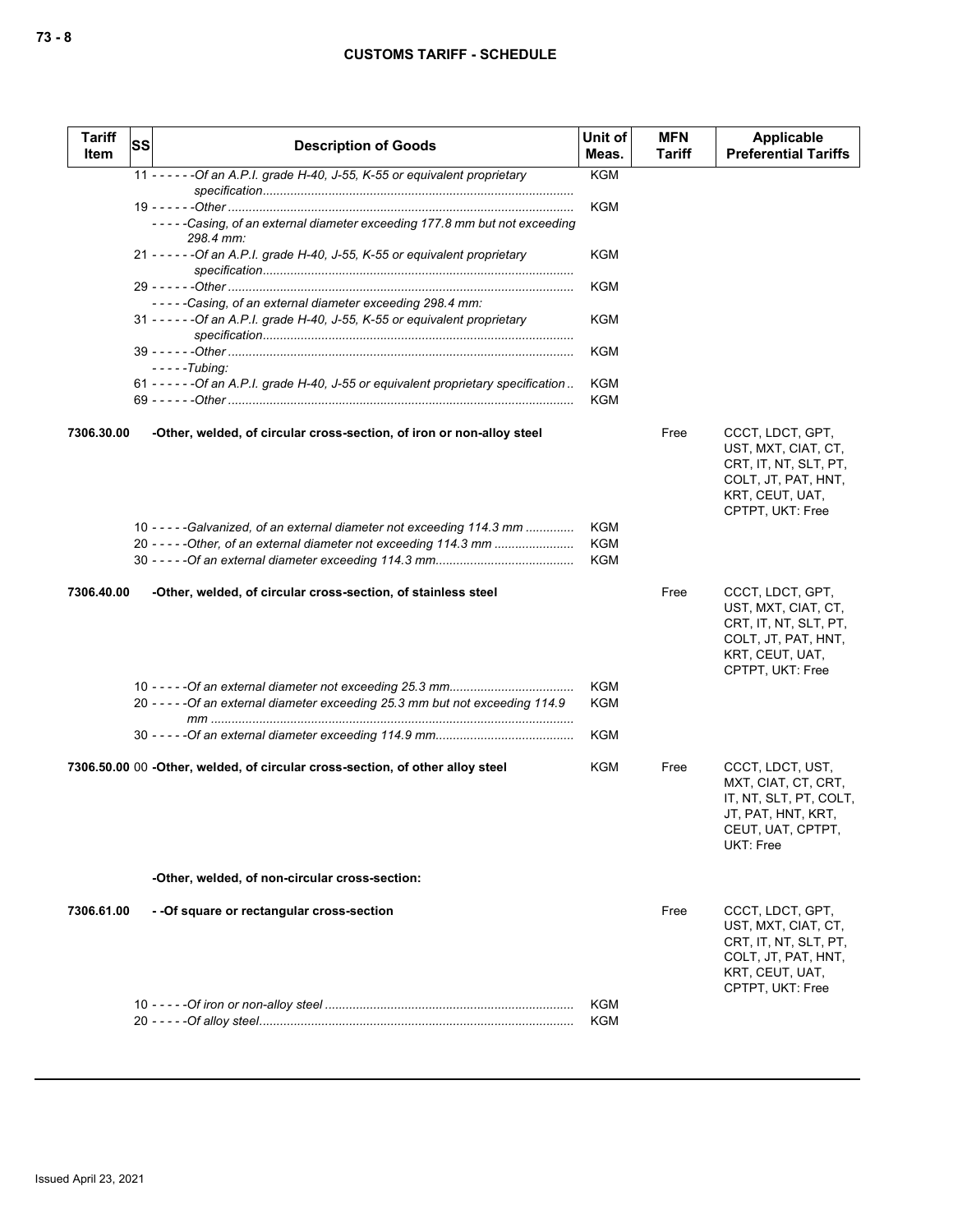| <b>Tariff</b><br>SS       | <b>Description of Goods</b>                                                           | Unit of    | <b>MFN</b>    | Applicable                                                                                                                                  |
|---------------------------|---------------------------------------------------------------------------------------|------------|---------------|---------------------------------------------------------------------------------------------------------------------------------------------|
| Item                      |                                                                                       | Meas.      | <b>Tariff</b> | <b>Preferential Tariffs</b>                                                                                                                 |
| 7306.69.00                | - - Of other non-circular cross-section                                               | KGM<br>KGM | Free          | CCCT, LDCT, GPT,<br>UST, MXT, CIAT, CT,<br>CRT, IT, NT, SLT, PT,<br>COLT, JT, PAT, HNT,<br>KRT, CEUT, UAT,<br>CPTPT, UKT: Free              |
| 7306.90.00                | -Other                                                                                | KGM        | Free          | CCCT, LDCT, GPT,<br>UST, MXT, CIAT, CT,<br>CRT, IT, NT, SLT, PT,<br>COLT, JT, PAT, HNT,<br>KRT, CEUT, UAT,<br>CPTPT, UKT: Free              |
|                           |                                                                                       | KGM        |               |                                                                                                                                             |
| 73.07                     | Tube or pipe fittings (for example, couplings, elbows, sleeves), of iron or<br>steel. |            |               |                                                                                                                                             |
|                           | -Cast fittings:                                                                       |            |               |                                                                                                                                             |
|                           | 7307.11.00 00 - - Of non-malleable cast iron                                          | KGM        | Free          | AUT, NZT, CCCT,<br>LDCT, UST, MXT, CIAT,<br>CT, CRT, IT, NT, SLT,<br>PT, COLT, JT, PAT,<br>HNT, KRT, CEUT, UAT,<br>CPTPT, UKT: Free         |
| 7307.19.00                | - -Other                                                                              |            | Free          | AUT, NZT, CCCT,<br>LDCT, GPT, UST, MXT,<br>CIAT, CT, CRT, IT, NT,<br>SLT, PT, COLT, JT,<br>PAT, HNT, KRT, CEUT,<br>UAT, CPTPT,<br>UKT: Free |
|                           |                                                                                       | <b>KGM</b> |               |                                                                                                                                             |
|                           |                                                                                       | KGM        |               |                                                                                                                                             |
|                           | -Other, of stainless steel:                                                           |            |               |                                                                                                                                             |
|                           |                                                                                       | KGM        | Free          |                                                                                                                                             |
| 7307.21.00 00 - - Flanges |                                                                                       |            |               | AUT, NZT, CCCT,<br>LDCT, GPT, UST, MXT,<br>CIAT, CT, CRT, IT, NT,<br>SLT, PT, COLT, JT,<br>PAT, HNT, KRT, CEUT,<br>UAT, CPTPT,<br>UKT: Free |
| 7307.22.00                | --Threaded elbows, bends and sleeves                                                  |            | Free          | CCCT, LDCT, UST,<br>MXT, CIAT, CT, CRT,<br>IT, NT, SLT, PT, COLT,<br>JT, PAT, HNT, KRT,<br>CEUT, UAT, CPTPT,<br>UKT: Free                   |
|                           |                                                                                       | KGM        |               |                                                                                                                                             |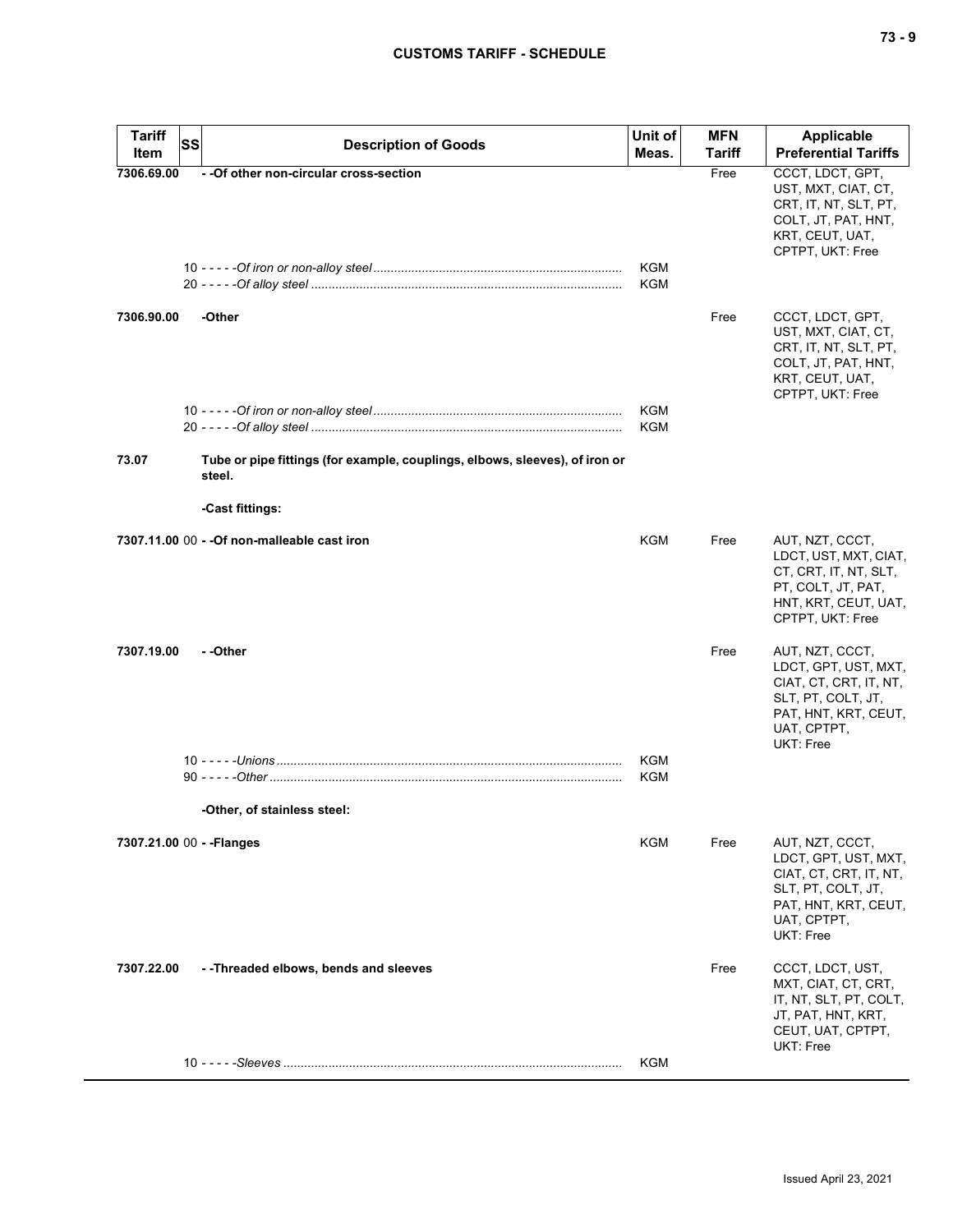| <b>Tariff</b><br>Item       | <b>SS</b> | <b>Description of Goods</b>                                                                                                                                     | Unit of<br>Meas. | <b>MFN</b><br><b>Tariff</b> | Applicable<br><b>Preferential Tariffs</b>                                                                                                          |
|-----------------------------|-----------|-----------------------------------------------------------------------------------------------------------------------------------------------------------------|------------------|-----------------------------|----------------------------------------------------------------------------------------------------------------------------------------------------|
|                             |           | 90 - - - - - Other ………………………………………………………………………………………                                                                                                            | <b>KGM</b>       |                             |                                                                                                                                                    |
|                             |           | 7307.23.00 00 - - Butt welding fittings                                                                                                                         | <b>KGM</b>       | Free                        | CCCT, LDCT, GPT,<br>UST, MXT, CIAT, CT,<br>CRT, IT, NT, SLT, PT,<br>COLT, JT, PAT, HNT,<br>KRT, CEUT, UAT,<br>CPTPT, UKT: Free                     |
| 7307.29                     |           | - -Other                                                                                                                                                        |                  |                             |                                                                                                                                                    |
|                             |           | 7307.29.10 00 - - - To be employed in pneumatically breaking down the working face of a<br>mine in mining, quarrying or developing mineral deposits             | <b>KGM</b>       | Free                        | CCCT, LDCT, GPT,<br>UST, MXT, CIAT, CT,<br>CRT, IT, NT, SLT, PT,<br>COLT, JT, PAT, HNT,<br>KRT, CEUT, UAT,<br>CPTPT, UKT: Free                     |
|                             |           | 7307.29.20 00 - - - For installation between the wellhead assembly or surface oil pumping unit KGM<br>and the field marketing valve at oil or natural gas wells |                  | 4.5%                        | CCCT, LDCT, UST,<br>MXT, CIAT, CT, CRT,<br>IT, NT, SLT, PT, COLT,<br>JT, PAT, HNT, KRT,<br>CEUT, UAT, CPTPT,<br><b>UKT: Free</b><br>GPT: 4.5%      |
|                             |           | $--$ Other:                                                                                                                                                     |                  |                             |                                                                                                                                                    |
|                             |           | 7307.29.91 00 - - - - Not further worked than forged or bent to shape                                                                                           | KGM              | Free                        | AUT, NZT, CCCT,<br>LDCT, UST, MXT, CIAT,<br>CT, CRT, IT, NT, SLT,<br>PT, COLT, JT, PAT,<br>HNT, KRT, CEUT, UAT,<br>CPTPT, UKT: Free                |
| 7307.29.99 00 - - - - Other |           |                                                                                                                                                                 | KGM              | Free                        | CCCT, LDCT, UST,<br>MXT, CIAT, CT, CRT,<br>IT, NT, SLT, PT, COLT,<br>JT, PAT, HNT, KRT,<br>CEUT, UAT, CPTPT,<br>UKT: Free                          |
|                             |           | -Other:                                                                                                                                                         |                  |                             |                                                                                                                                                    |
| 7307.91.00                  |           | - -Flanges                                                                                                                                                      | <b>KGM</b>       | Free                        | AUT, NZT, CCCT,<br>LDCT, GPT, UST, MXT,<br>CIAT, CT, CRT, IT, NT,<br>SLT, PT, COLT, JT,<br>PAT, HNT, KRT, CEUT,<br>UAT, CPTPT,<br><b>UKT: Free</b> |
|                             |           |                                                                                                                                                                 | <b>KGM</b>       |                             |                                                                                                                                                    |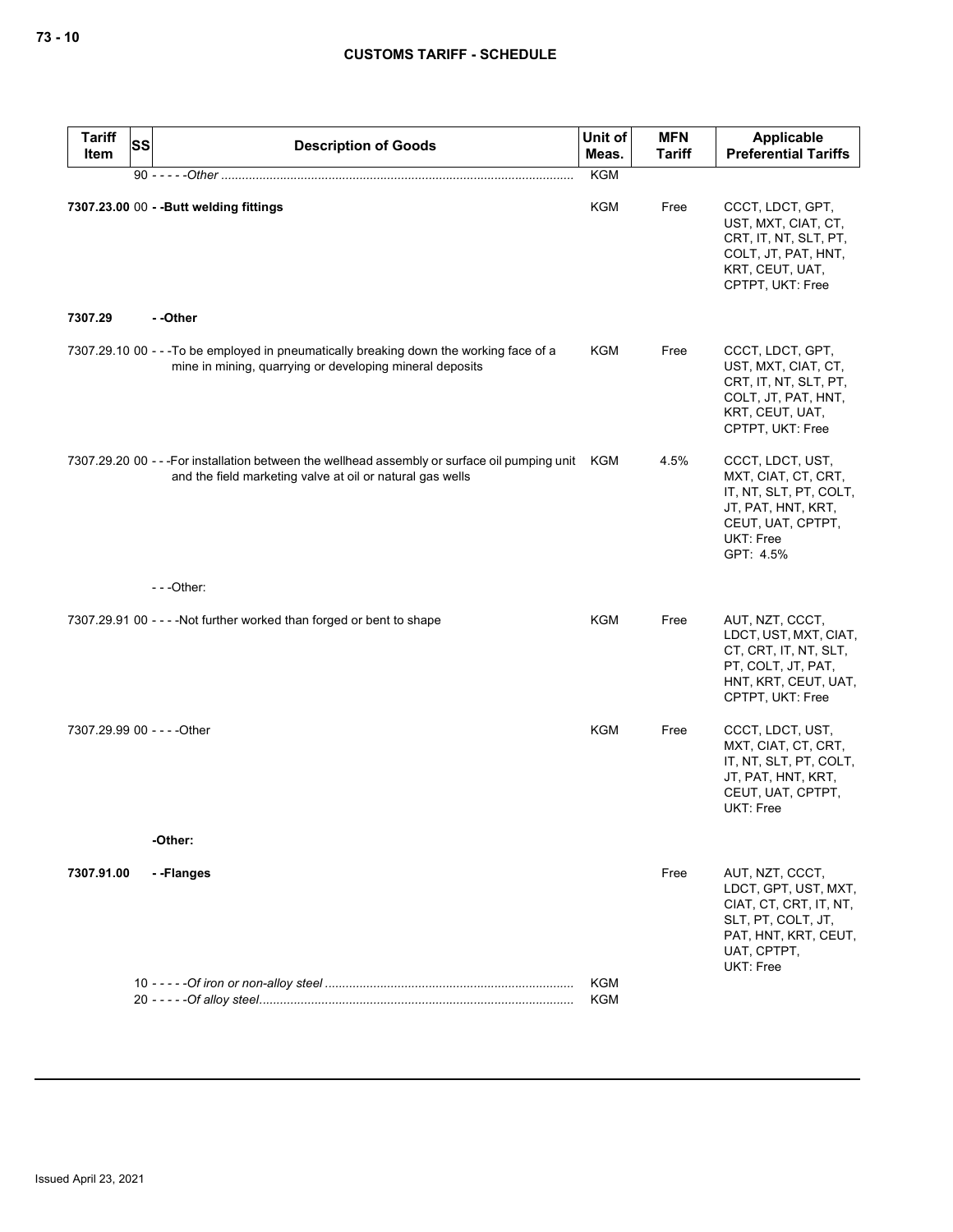| <b>Tariff</b> | <b>SS</b>                                                                                                                                                                                                                                                                                                                                                                                                                                                      | Unit of    | <b>MFN</b> | <b>Applicable</b>                                                                                                                                  |
|---------------|----------------------------------------------------------------------------------------------------------------------------------------------------------------------------------------------------------------------------------------------------------------------------------------------------------------------------------------------------------------------------------------------------------------------------------------------------------------|------------|------------|----------------------------------------------------------------------------------------------------------------------------------------------------|
| Item          | <b>Description of Goods</b>                                                                                                                                                                                                                                                                                                                                                                                                                                    | Meas.      | Tariff     | <b>Preferential Tariffs</b>                                                                                                                        |
| 7307.92.00    | -- Threaded elbows, bends and sleeves                                                                                                                                                                                                                                                                                                                                                                                                                          |            | Free       | CCCT, LDCT, UST,<br>MXT, CIAT, CT, CRT,<br>IT, NT, SLT, PT, COLT,<br>JT, PAT, HNT, KRT,<br>CEUT, UAT, CPTPT,<br>UKT: Free                          |
|               |                                                                                                                                                                                                                                                                                                                                                                                                                                                                | KGM<br>KGM |            |                                                                                                                                                    |
| 7307.93.00    | --Butt welding fittings                                                                                                                                                                                                                                                                                                                                                                                                                                        |            | Free       | CCCT, LDCT, GPT,<br>UST, MXT, CIAT, CT,<br>CRT, IT, NT, SLT, PT,<br>COLT, JT, PAT, HNT,<br>KRT, CEUT, UAT,<br>CPTPT, UKT: Free                     |
|               |                                                                                                                                                                                                                                                                                                                                                                                                                                                                | KGM<br>KGM |            |                                                                                                                                                    |
| 7307.99.00    | - -Other                                                                                                                                                                                                                                                                                                                                                                                                                                                       |            | Free       | AUT, NZT, CCCT,<br>LDCT, GPT, UST, MXT,<br>CIAT, CT, CRT, IT, NT,<br>SLT, PT, COLT, JT,<br>PAT, HNT, KRT, CEUT,<br>UAT, CPTPT,<br><b>UKT: Free</b> |
|               | - - - - - Of iron or non-alloy steel:                                                                                                                                                                                                                                                                                                                                                                                                                          |            |            |                                                                                                                                                    |
|               |                                                                                                                                                                                                                                                                                                                                                                                                                                                                | KGM        |            |                                                                                                                                                    |
|               |                                                                                                                                                                                                                                                                                                                                                                                                                                                                | KGM        |            |                                                                                                                                                    |
|               | -----Of alloy steel, other than stainless steel:                                                                                                                                                                                                                                                                                                                                                                                                               |            |            |                                                                                                                                                    |
|               |                                                                                                                                                                                                                                                                                                                                                                                                                                                                | KGM        |            |                                                                                                                                                    |
|               |                                                                                                                                                                                                                                                                                                                                                                                                                                                                | KGM        |            |                                                                                                                                                    |
| 73.08         | Structures (excluding prefabricated buildings of heading 94.06) and<br>parts of structures (for example, bridges and bridge-sections, lock-<br>gates, towers, lattice masts, roofs, roofing frame-works, doors and<br>windows and their frames and thresholds for doors, shutters,<br>balustrades, pillars and columns), of iron or steel; plates, rods, angles,<br>shapes, sections, tubes and the like, prepared for use in structures, of<br>iron or steel. |            |            |                                                                                                                                                    |
|               | 7308.10.00 00 -Bridges and bridge-sections                                                                                                                                                                                                                                                                                                                                                                                                                     | KGM        | Free       | CCCT, LDCT, GPT,<br>UST, MXT, CIAT, CT,<br>CRT, IT, NT, SLT, PT,<br>COLT, JT, PAT, HNT,<br>KRT, CEUT, UAT,<br>CPTPT, UKT: Free                     |
|               | 7308.20.00 00 - Towers and lattice masts                                                                                                                                                                                                                                                                                                                                                                                                                       | <b>KGM</b> | Free       | CCCT, LDCT, GPT,<br>UST, MXT, CIAT, CT,<br>CRT, IT, NT, SLT, PT,<br>COLT, JT, PAT, HNT,<br>KRT, CEUT, UAT,<br>CPTPT, UKT: Free                     |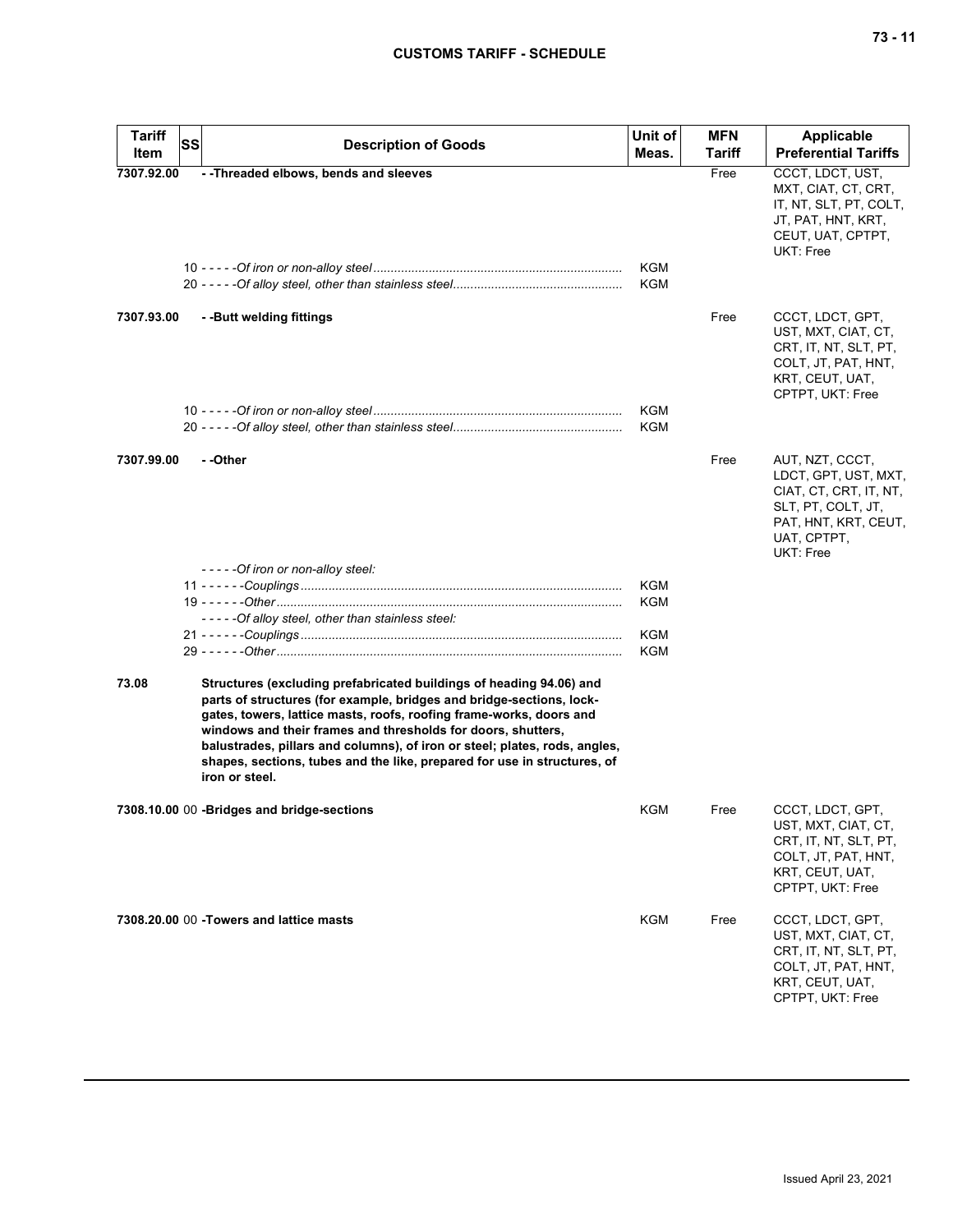| <b>Tariff</b> | <b>SS</b> | <b>Description of Goods</b>                                                                                                                                                                                                                                                                                        | Unit of                  | <b>MFN</b>    | Applicable                                                                                                                     |
|---------------|-----------|--------------------------------------------------------------------------------------------------------------------------------------------------------------------------------------------------------------------------------------------------------------------------------------------------------------------|--------------------------|---------------|--------------------------------------------------------------------------------------------------------------------------------|
| Item          |           |                                                                                                                                                                                                                                                                                                                    | Meas.                    | <b>Tariff</b> | <b>Preferential Tariffs</b>                                                                                                    |
| 7308.30.00    |           | -Doors, windows and their frames and thresholds for doors                                                                                                                                                                                                                                                          |                          | Free          | CCCT, LDCT, GPT,<br>UST, MXT, CIAT, CT,<br>CRT, IT, NT, SLT, PT,<br>COLT, JT, PAT, HNT,<br>KRT, CEUT, UAT,<br>CPTPT, UKT: Free |
|               |           | 10 - - - - - Sash, casement or frame sections, not punched, drilled or further<br>manufactured, whether or not coated, and similar material formed from<br>hot- or cold-rolled strip, whether or not coated, for use in the<br>manufacture of window sash, casements or frames<br>- - - - -Doors and their frames: | KGM                      |               |                                                                                                                                |
|               |           |                                                                                                                                                                                                                                                                                                                    | NMB                      |               |                                                                                                                                |
|               |           |                                                                                                                                                                                                                                                                                                                    | <b>NMB</b>               |               |                                                                                                                                |
|               |           |                                                                                                                                                                                                                                                                                                                    | NMB                      |               |                                                                                                                                |
|               |           |                                                                                                                                                                                                                                                                                                                    | NMB                      |               |                                                                                                                                |
|               |           |                                                                                                                                                                                                                                                                                                                    | <b>NMB</b>               |               |                                                                                                                                |
|               |           |                                                                                                                                                                                                                                                                                                                    | <b>NMB</b>               |               |                                                                                                                                |
|               |           |                                                                                                                                                                                                                                                                                                                    |                          |               |                                                                                                                                |
|               |           | 7308.40.00 00 - Equipment for scaffolding, shuttering, propping or pit-propping                                                                                                                                                                                                                                    | KGM                      | Free          | CCCT, LDCT, GPT,<br>UST, MXT, CIAT, CT,<br>CRT, IT, NT, SLT, PT,<br>COLT, JT, PAT, HNT,<br>KRT, CEUT, UAT,<br>CPTPT, UKT: Free |
| 7308.90.00    |           | -Other                                                                                                                                                                                                                                                                                                             |                          | Free          | CCCT, LDCT, GPT,<br>UST, MXT, CIAT, CT,<br>CRT, IT, NT, SLT, PT,<br>COLT, JT, PAT, HNT,<br>KRT, CEUT, UAT,<br>CPTPT, UKT: Free |
|               |           |                                                                                                                                                                                                                                                                                                                    | KGM                      |               |                                                                                                                                |
|               |           |                                                                                                                                                                                                                                                                                                                    | $\overline{\phantom{a}}$ |               |                                                                                                                                |
|               |           |                                                                                                                                                                                                                                                                                                                    | $\overline{\phantom{a}}$ |               |                                                                                                                                |
|               |           | 40 - - - - - Assembled fences, including barriers or crossing gates                                                                                                                                                                                                                                                | $\overline{\phantom{a}}$ |               |                                                                                                                                |
|               |           |                                                                                                                                                                                                                                                                                                                    | KGM                      |               |                                                                                                                                |
|               |           | 60 - - - - - Columns, pillars, posts, beams, girders and similar structural units<br>- - - - - Other:                                                                                                                                                                                                              | <b>KGM</b>               |               |                                                                                                                                |
|               |           |                                                                                                                                                                                                                                                                                                                    | KGM                      |               |                                                                                                                                |
|               |           |                                                                                                                                                                                                                                                                                                                    | <b>KGM</b>               |               |                                                                                                                                |
|               |           |                                                                                                                                                                                                                                                                                                                    | KGM                      |               |                                                                                                                                |
| 7309.00.00    |           | Reservoirs, tanks, vats and similar containers for any material (other<br>than compressed or liquefied gas), of iron or steel, of a capacity<br>exceeding 300 litres, whether or not lined or heat-insulated, but not<br>fitted with mechanical or thermal equipment.                                              |                          | Free          | CCCT, LDCT, GPT,<br>UST, MXT, CIAT, CT,<br>CRT, IT, NT, SLT, PT,<br>COLT, JT, PAT, HNT,<br>KRT, CEUT, UAT,<br>CPTPT, UKT: Free |
|               |           |                                                                                                                                                                                                                                                                                                                    | <b>NMB</b>               |               |                                                                                                                                |
|               |           |                                                                                                                                                                                                                                                                                                                    | NMB                      |               |                                                                                                                                |
| 73.10         |           | Tanks, casks, drums, cans, boxes and similar containers, for any<br>material (other than compressed or liquefied gas), of iron or steel, of a<br>capacity not exceeding 300 litres, whether or not lined or heat-insulated,<br>but not fitted with mechanical or thermal equipment.                                |                          |               |                                                                                                                                |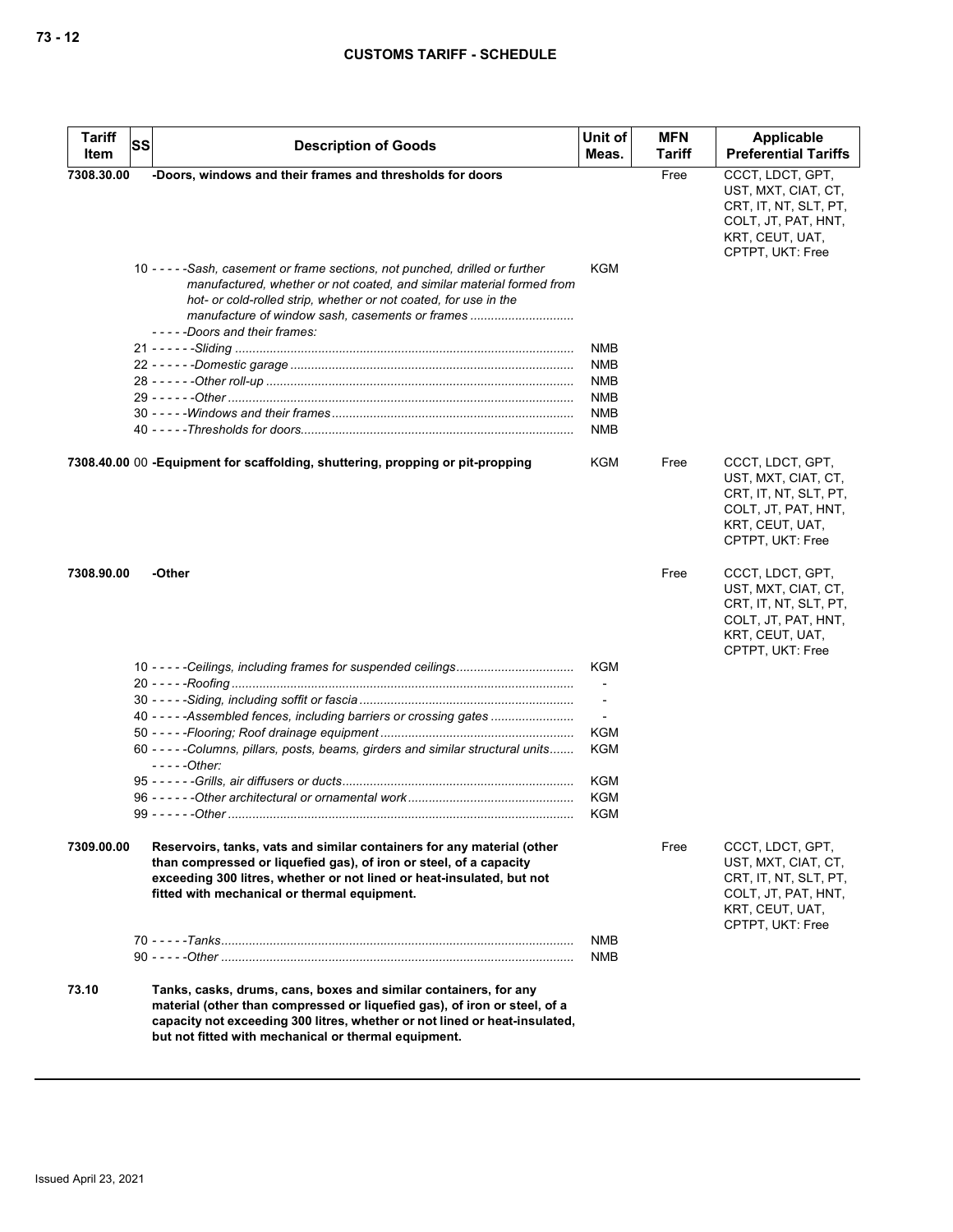| <b>Tariff</b><br>Item | SS | <b>Description of Goods</b>                                                                                        | Unit of<br>Meas.         | <b>MFN</b><br><b>Tariff</b> | <b>Applicable</b><br><b>Preferential Tariffs</b>                                                                                                   |
|-----------------------|----|--------------------------------------------------------------------------------------------------------------------|--------------------------|-----------------------------|----------------------------------------------------------------------------------------------------------------------------------------------------|
| 7310.10.00            |    | -Of a capacity of 50 litres or more                                                                                |                          | Free                        | AUT, NZT, CCCT,<br>LDCT, GPT, UST, MXT,<br>CIAT, CT, CRT, IT, NT,<br>SLT, PT, COLT, JT,<br>PAT, HNT, KRT, CEUT,<br>UAT, CPTPT,<br><b>UKT: Free</b> |
|                       |    | 20 - - - - - Tanks …………………………………………………………………………………                                                                 |                          |                             |                                                                                                                                                    |
|                       |    | -Of a capacity of less than 50 litres:                                                                             |                          |                             |                                                                                                                                                    |
| 7310.21.00            |    | - - Cans which are to be closed by soldering or crimping                                                           |                          | Free                        | CCCT, LDCT, GPT,<br>UST, MXT, CIAT, CT,<br>CRT, IT, NT, SLT, PT,<br>COLT, JT, PAT, HNT,<br>KRT, CEUT, UAT,<br>CPTPT, UKT: Free                     |
|                       |    |                                                                                                                    | <b>NMB</b><br><b>NMB</b> |                             |                                                                                                                                                    |
| 7310.29.00            |    | --Other                                                                                                            |                          | Free                        | CCCT, LDCT, GPT,<br>UST, MXT, CIAT, CT,<br>CRT, IT, NT, SLT, PT,<br>COLT, JT, PAT, HNT,<br>KRT, CEUT, UAT,<br>CPTPT, UKT: Free                     |
|                       |    |                                                                                                                    | NMB<br>NMB<br>NMB        |                             |                                                                                                                                                    |
|                       |    | 7311.00.00 00 Containers for compressed or liquefied gas, of iron or steel.                                        | NMB                      | Free                        | CCCT, LDCT, GPT,<br>UST, MXT, CIAT, CT,<br>CRT, IT, NT, SLT, PT,<br>COLT, JT, PAT, HNT,<br>KRT, CEUT, UAT,<br>CPTPT, UKT: Free                     |
| 73.12                 |    | Stranded wire, ropes, cables, plaited bands, slings and the like, of iron<br>or steel, not electrically insulated. |                          |                             |                                                                                                                                                    |
| 7312.10.00            |    | -Stranded wire, ropes and cables                                                                                   |                          | Free                        | CCCT, LDCT, GPT,<br>UST, MXT, CIAT, CT,<br>CRT, IT, NT, SLT, PT,<br>COLT, JT, PAT, HNT,<br>KRT, CEUT, UAT,<br>CPTPT, UKT: Free                     |
|                       |    | -----Stranded wire, alloyed steel:                                                                                 | KGM                      |                             |                                                                                                                                                    |
|                       |    | -----Stranded wire, non-alloyed steel:                                                                             | <b>KGM</b>               |                             |                                                                                                                                                    |
|                       |    |                                                                                                                    | KGM<br>KGM               |                             |                                                                                                                                                    |
|                       |    | -----Ropes and cables, containing not more than eight strands, new:                                                |                          |                             |                                                                                                                                                    |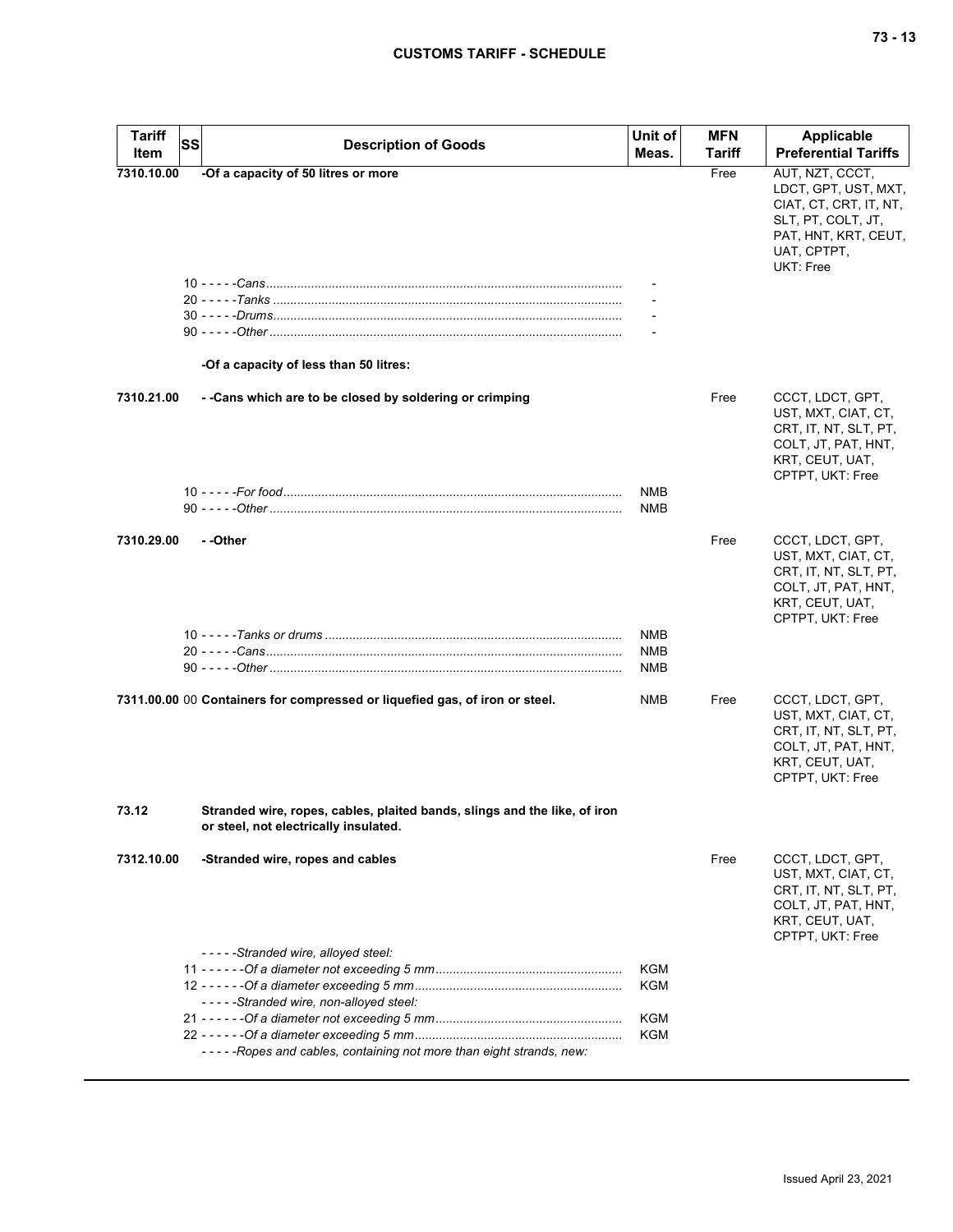| <b>Tariff</b><br><b>Item</b> | SS | <b>Description of Goods</b>                                                                                                                                                                         | Unit of<br>Meas.         | <b>MFN</b><br>Tariff | Applicable<br><b>Preferential Tariffs</b>                                                                                                   |
|------------------------------|----|-----------------------------------------------------------------------------------------------------------------------------------------------------------------------------------------------------|--------------------------|----------------------|---------------------------------------------------------------------------------------------------------------------------------------------|
|                              |    | 32 - - - - - - Of a diameter exceeding 25 mm but not exceeding 50 mm                                                                                                                                | <b>KGM</b><br>KGM        |                      |                                                                                                                                             |
|                              |    | -----Ropes and cables, containing more than eight strands, new:                                                                                                                                     | <b>KGM</b><br><b>KGM</b> |                      |                                                                                                                                             |
|                              |    | 42 - - - - - - Of a diameter exceeding 25 mm but not exceeding 50 mm                                                                                                                                | <b>KGM</b>               |                      |                                                                                                                                             |
|                              |    |                                                                                                                                                                                                     | <b>KGM</b>               |                      |                                                                                                                                             |
|                              |    |                                                                                                                                                                                                     | KGM                      |                      |                                                                                                                                             |
| 7312.90.00 00 - Other        |    |                                                                                                                                                                                                     | KGM                      | Free                 | CCCT, LDCT, GPT,<br>UST, MXT, CIAT, CT,<br>CRT, IT, NT, SLT, PT,<br>COLT, JT, PAT, HNT,<br>KRT, CEUT, UAT,<br>CPTPT, UKT: Free              |
|                              |    | 7313.00.00 00 Barbed wire of iron or steel; twisted hoop or single flat wire, barbed or<br>not, and loosely twisted double wire, of a kind used for fencing, of iron<br>or steel.                   | KGM                      | Free                 | AUT, NZT, CCCT,<br>LDCT, UST, MXT, CIAT,<br>CT, CRT, IT, NT, SLT,<br>PT, COLT, JT, PAT,<br>HNT, KRT, CEUT, UAT,<br>CPTPT, UKT: Free         |
| 73.14                        |    | Cloth (including endless bands), grill, netting and fencing, of iron or<br>steel wire; expanded metal of iron or steel.                                                                             |                          |                      |                                                                                                                                             |
|                              |    | -Woven cloth:                                                                                                                                                                                       |                          |                      |                                                                                                                                             |
|                              |    | 7314.12.00 00 - - Endless bands for machinery, of stainless steel                                                                                                                                   | <b>KGM</b>               | Free                 | AUT, NZT, CCCT,<br>LDCT, UST, MXT, CIAT,<br>CT, CRT, IT, NT, SLT,<br>PT, COLT, JT, PAT,<br>HNT, KRT, CEUT, UAT,<br>CPTPT, UKT: Free         |
|                              |    | 7314.14.00 00 - - Other woven cloth, of stainless steel                                                                                                                                             | KGM                      | Free                 | AUT, NZT, CCCT,<br>LDCT, UST, MXT, CIAT,<br>CT, CRT, IT, NT, SLT,<br>PT, COLT, JT, PAT,<br>HNT, KRT, CEUT, UAT,<br>CPTPT, UKT: Free         |
| 7314.19.00 00 - - Other      |    |                                                                                                                                                                                                     | KGM                      | Free                 | AUT, NZT, CCCT,<br>LDCT, GPT, UST, MXT,<br>CIAT, CT, CRT, IT, NT,<br>SLT, PT, COLT, JT,<br>PAT, HNT, KRT, CEUT,<br>UAT, CPTPT,<br>UKT: Free |
|                              |    | 7314.20.00 00 -Grill, netting and fencing, welded at the intersection, of wire with a<br>maximum cross-sectional dimension of 3 mm or more and having a<br>mesh size of 100 cm <sup>2</sup> or more | KGM                      | Free                 | CCCT, LDCT, UST,<br>MXT, CIAT, CT, CRT,<br>IT, NT, SLT, PT, COLT,<br>JT, PAT, HNT, KRT,<br>CEUT, UAT, CPTPT,<br>UKT: Free                   |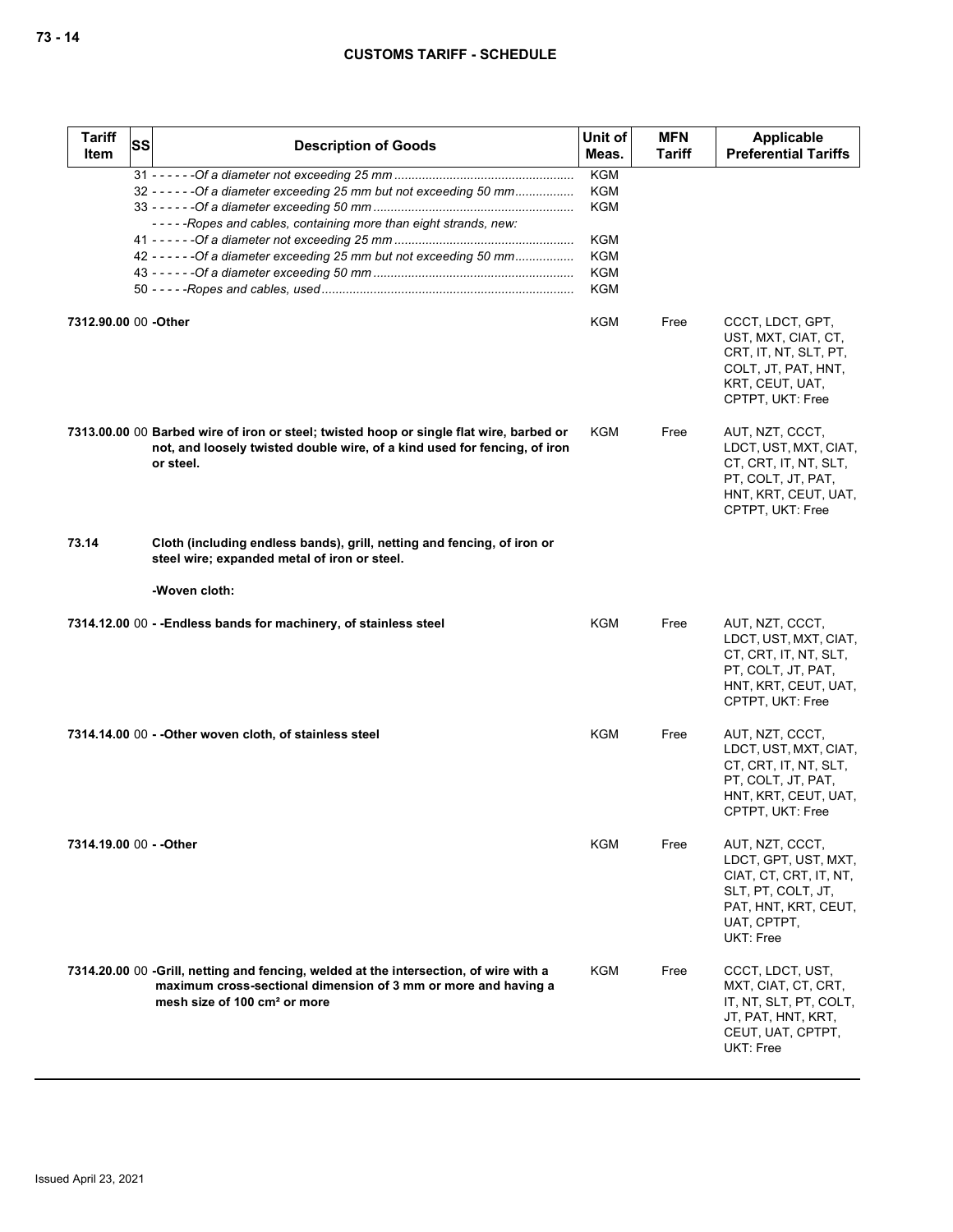| <b>Tariff</b><br><b>SS</b><br>Item | <b>Description of Goods</b>                                    | Unit of<br>Meas. | <b>MFN</b><br><b>Tariff</b> | <b>Applicable</b><br><b>Preferential Tariffs</b>                                                                                    |
|------------------------------------|----------------------------------------------------------------|------------------|-----------------------------|-------------------------------------------------------------------------------------------------------------------------------------|
|                                    | -Other grill, netting and fencing, welded at the intersection: |                  |                             |                                                                                                                                     |
|                                    | 7314.31.00 00 - - Plated or coated with zinc                   | KGM              | Free                        | AUT, NZT, CCCT,<br>LDCT, UST, MXT, CIAT,<br>CT, CRT, IT, NT, SLT,<br>PT, COLT, JT, PAT,<br>HNT, KRT, CEUT, UAT,<br>CPTPT, UKT: Free |
| 7314.39.00 00 - - Other            |                                                                | KGM              | Free                        | AUT, NZT, CCCT,<br>LDCT, UST, MXT, CIAT,<br>CT, CRT, IT, NT, SLT,<br>PT, COLT, JT, PAT,<br>HNT, KRT, CEUT, UAT,<br>CPTPT, UKT: Free |
|                                    | -Other cloth, grill, netting and fencing:                      |                  |                             |                                                                                                                                     |
|                                    | 7314.41.00 00 - - Plated or coated with zinc                   | <b>KGM</b>       | Free                        | AUT, NZT, CCCT,<br>LDCT, UST, MXT, CIAT,<br>CT, CRT, IT, NT, SLT,<br>PT, COLT, JT, PAT,<br>HNT, KRT, CEUT, UAT,<br>CPTPT, UKT: Free |
|                                    | 7314.42.00 00 - - Coated with plastics                         | <b>KGM</b>       | Free                        | AUT, NZT, CCCT,<br>LDCT, UST, MXT, CIAT,<br>CT, CRT, IT, NT, SLT,<br>PT, COLT, JT, PAT,<br>HNT, KRT, CEUT, UAT,<br>CPTPT, UKT: Free |
| 7314.49.00 00 - - Other            |                                                                | <b>KGM</b>       | Free                        | AUT, NZT, CCCT,<br>LDCT, UST, MXT, CIAT,<br>CT, CRT, IT, NT, SLT,<br>PT, COLT, JT, PAT,<br>HNT, KRT, CEUT, UAT,<br>CPTPT, UKT: Free |
|                                    | 7314.50.00 00 - Expanded metal                                 | KGM              | Free                        | CCCT, LDCT, GPT,<br>UST, MXT, CIAT, CT,<br>CHI, II, NI, SLI, PI,<br>COLT, JT, PAT, HNT,<br>KRT, CEUT, UAT,<br>CPTPT, UKT: Free      |
| 73.15                              | Chain and parts thereof, of iron or steel.                     |                  |                             |                                                                                                                                     |
|                                    | -Articulated link chain and parts thereof:                     |                  |                             |                                                                                                                                     |
|                                    | 7315.11.00 00 - - Roller chain                                 | KGM              | Free                        | CCCT, LDCT, GPT,<br>UST, MXT, CIAT, CT,<br>CRT, IT, NT, SLT, PT,<br>COLT, JT, PAT, HNT,<br>KRT, CEUT, UAT,<br>CPTPT, UKT: Free      |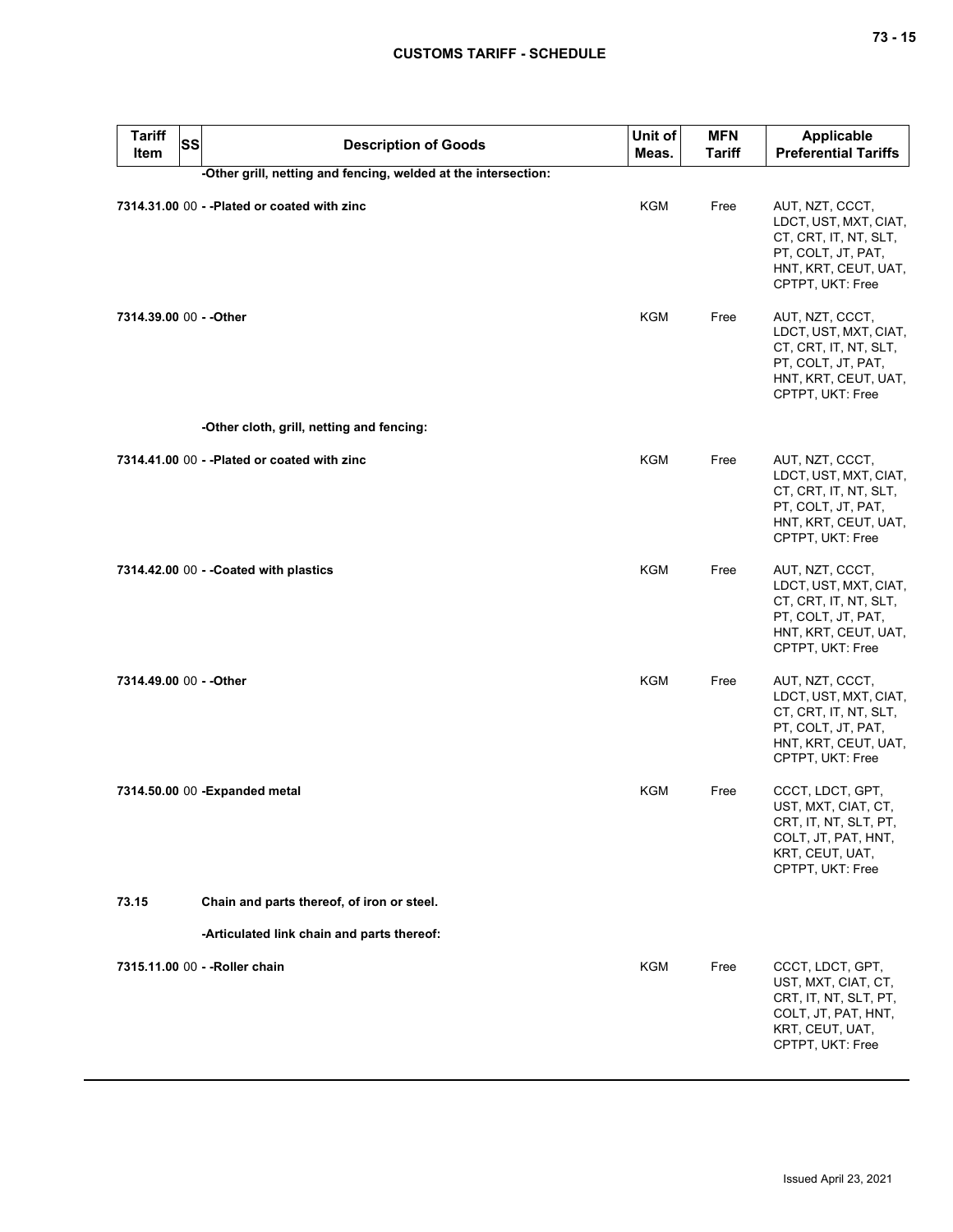| <b>Tariff</b><br>SS         | <b>Description of Goods</b>                            | Unit of                  | <b>MFN</b>    | Applicable                                                                                                                                  |
|-----------------------------|--------------------------------------------------------|--------------------------|---------------|---------------------------------------------------------------------------------------------------------------------------------------------|
| Item                        |                                                        | Meas.                    | <b>Tariff</b> | <b>Preferential Tariffs</b>                                                                                                                 |
|                             | 7315.12.00 00 - - Other chain                          | KGM                      | Free          | CCCT, LDCT, GPT,<br>UST, MXT, CIAT, CT,<br>CRT, IT, NT, SLT, PT,<br>COLT, JT, PAT, HNT,<br>KRT, CEUT, UAT,<br>CPTPT, UKT: Free              |
| 7315.19.00 00 - - Parts     |                                                        | <b>KGM</b>               | Free          | CCCT, LDCT, GPT,<br>UST, MXT, CIAT, CT,<br>CRT, IT, NT, SLT, PT,<br>COLT, JT, PAT, HNT,<br>KRT, CEUT, UAT,<br>CPTPT, UKT: Free              |
| 7315.20.00 00 - Skid chain  |                                                        | KGM                      | 6%            | CCCT, LDCT, UST,<br>MXT, CIAT, CT, CRT,<br>IT, NT, SLT, PT, COLT,<br>JT, PAT, HNT, KRT,<br>CEUT, UAT, CPTPT,<br>UKT: Free<br>GPT: 3%        |
|                             | -Other chain:                                          |                          |               |                                                                                                                                             |
| 7315.81.00 00 - - Stud-link |                                                        | KGM                      | Free          | CCCT, LDCT, GPT,<br>UST, MXT, CIAT, CT,<br>CRT, IT, NT, SLT, PT,<br>COLT, JT, PAT, HNT,<br>KRT, CEUT, UAT,<br>CPTPT, UKT: Free              |
| 7315.82.00                  | - -Other, welded link                                  |                          | Free          | CCCT, LDCT, GPT,<br>UST, MXT, CIAT, CT,<br>CRT, IT, NT, SLT, PT,<br>COLT, JT, PAT, HNT,<br>KRT, CEUT, UAT,<br>CPTPT, UKT: Free              |
|                             |                                                        | <b>KGM</b><br><b>KGM</b> |               |                                                                                                                                             |
| 7315.89.00 00 - - Other     |                                                        | KGM                      | Free          | AUT, NZT, CCCT,<br>LDCT, GPT, UST, MXT,<br>CIAT, CT, CRT, IT, NT,<br>SLT, PT, COLT, JT,<br>PAT, HNT, KRT, CEUT,<br>UAT, CPTPT,<br>UKT: Free |
| 7315.90.00 00 - Other parts |                                                        | <b>KGM</b>               | Free          | CCCT, LDCT, GPT,<br>UST, MXT, CIAT, CT,<br>CRT, IT, NT, SLT, PT,<br>COLT, JT, PAT, HNT,<br>KRT, CEUT, UAT,<br>CPTPT, UKT: Free              |
| 7316.00                     | Anchors, grapnels and parts thereof, of iron or steel. |                          |               |                                                                                                                                             |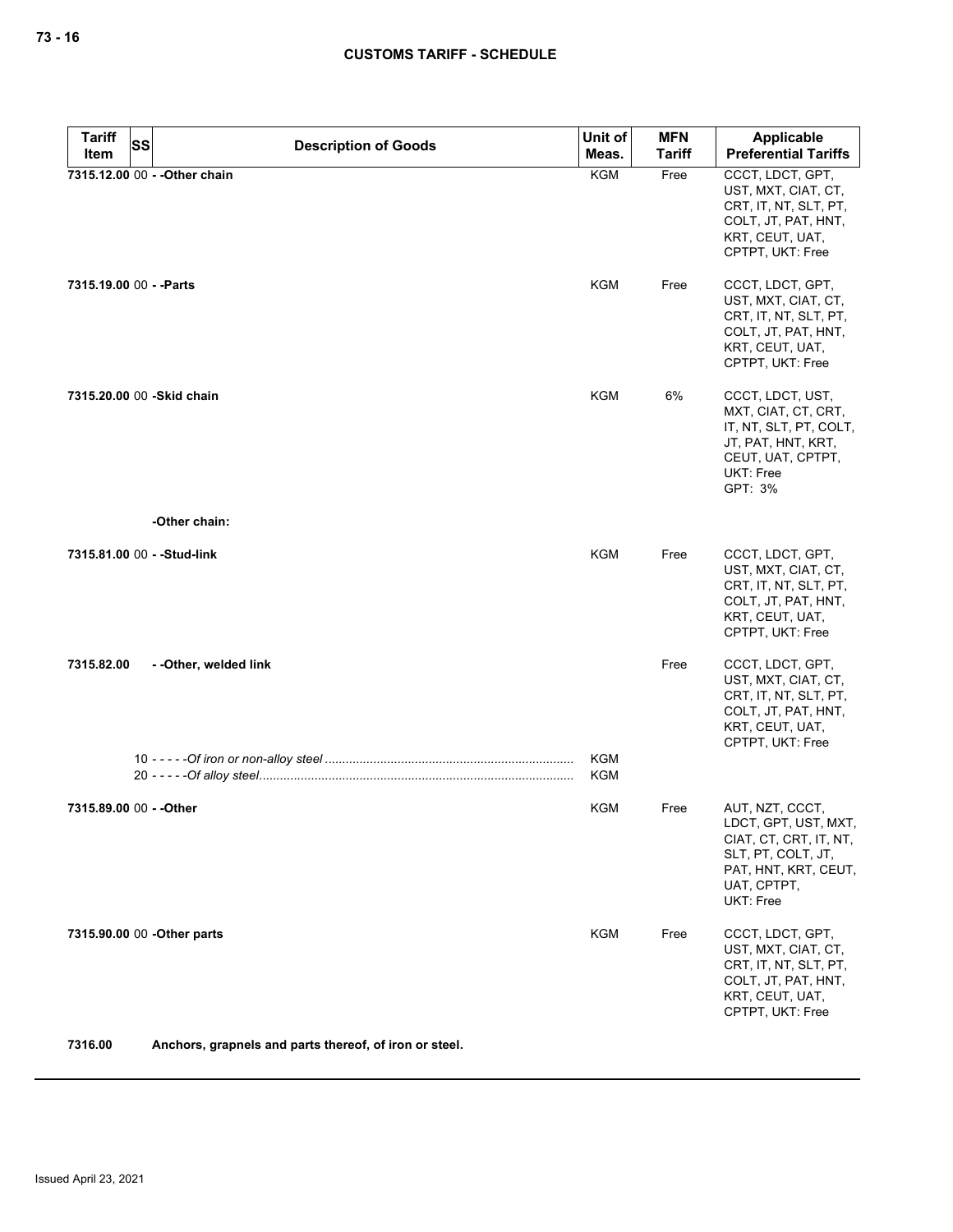| <b>Tariff</b><br>SS | <b>Description of Goods</b>                                                                                                                                                                                                                             | Unit of    | <b>MFN</b>    | <b>Applicable</b>                                                                                                              |
|---------------------|---------------------------------------------------------------------------------------------------------------------------------------------------------------------------------------------------------------------------------------------------------|------------|---------------|--------------------------------------------------------------------------------------------------------------------------------|
| Item                |                                                                                                                                                                                                                                                         | Meas.      | <b>Tariff</b> | <b>Preferential Tariffs</b>                                                                                                    |
|                     | 7316.00.10 00 - - - Of a weight of 18 kg or more                                                                                                                                                                                                        | <b>NMB</b> | Free          | CCCT, LDCT, GPT,<br>UST, MXT, CIAT, CT,<br>CRT, IT, NT, SLT, PT,<br>COLT, JT, PAT, HNT,<br>KRT, CEUT, UAT,<br>CPTPT, UKT: Free |
|                     | 7316.00.20 00 - - - Of a weight of less than 18 kg                                                                                                                                                                                                      | <b>NMB</b> | 6%            | CCCT, LDCT, GPT,<br>UST, MXT, CIAT, CT,<br>CRT, IT, NT, SLT, PT,<br>COLT, JT, PAT, HNT,<br>KRT, CEUT, UAT,<br>CPTPT, UKT: Free |
|                     | 7317.00.00 00 Nails, tacks, drawing pins, corrugated nails, staples (other than those of<br>heading 83.05) and similar articles, of iron or steel, whether or not with<br>heads of other material, but excluding such articles with heads of<br>copper. | KGM        | Free          | CCCT, LDCT, GPT,<br>UST, MXT, CIAT, CT,<br>CRT, IT, NT, SLT, PT,<br>COLT, JT, PAT, HNT,<br>KRT, CEUT, UAT,<br>CPTPT, UKT: Free |
| 73.18               | Screws, bolts, nuts, coach screws, screw hooks, rivets, cotters, cotter-<br>pins, washers (including spring washers) and similar articles, of iron or<br>steel.                                                                                         |            |               |                                                                                                                                |
|                     | -Threaded articles:                                                                                                                                                                                                                                     |            |               |                                                                                                                                |
|                     | 7318.11.00 00 - - Coach screws                                                                                                                                                                                                                          | <b>KGM</b> | Free          | CCCT, LDCT, GPT,<br>UST, MXT, CIAT, CT,<br>CRT, IT, NT, SLT, PT,<br>COLT, JT, PAT, HNT,<br>KRT, CEUT, UAT,<br>CPTPT, UKT: Free |
|                     | 7318.12.00 00 - - Other wood screws                                                                                                                                                                                                                     | KGM        | Free          | CCCT, LDCT, GPT,<br>UST, MXT, CIAT, CT,<br>CRT, IT, NT, SLT, PT,<br>COLT, JT, PAT, HNT,<br>KRT, CEUT, UAT,<br>CPTPT, UKT: Free |
|                     | 7318.13.00 00 - - Screw hooks and screw rings                                                                                                                                                                                                           | KGM        | Free          | CCCT, LDCT, GPT,<br>UST, MXT, CIAT, CT,<br>CRT, IT, NT, SLT, PT,<br>COLT, JT, PAT, HNT,<br>KRT, CEUT, UAT,<br>CPTPT, UKT: Free |
|                     | 7318.14.00 00 - - Self-tapping screws                                                                                                                                                                                                                   | KGM        | Free          | CCCT, LDCT, GPT,<br>UST, MXT, CIAT, CT,<br>CRT, IT, NT, SLT, PT,<br>COLT, JT, PAT, HNT,<br>KRT, CEUT, UAT,<br>CPTPT, UKT: Free |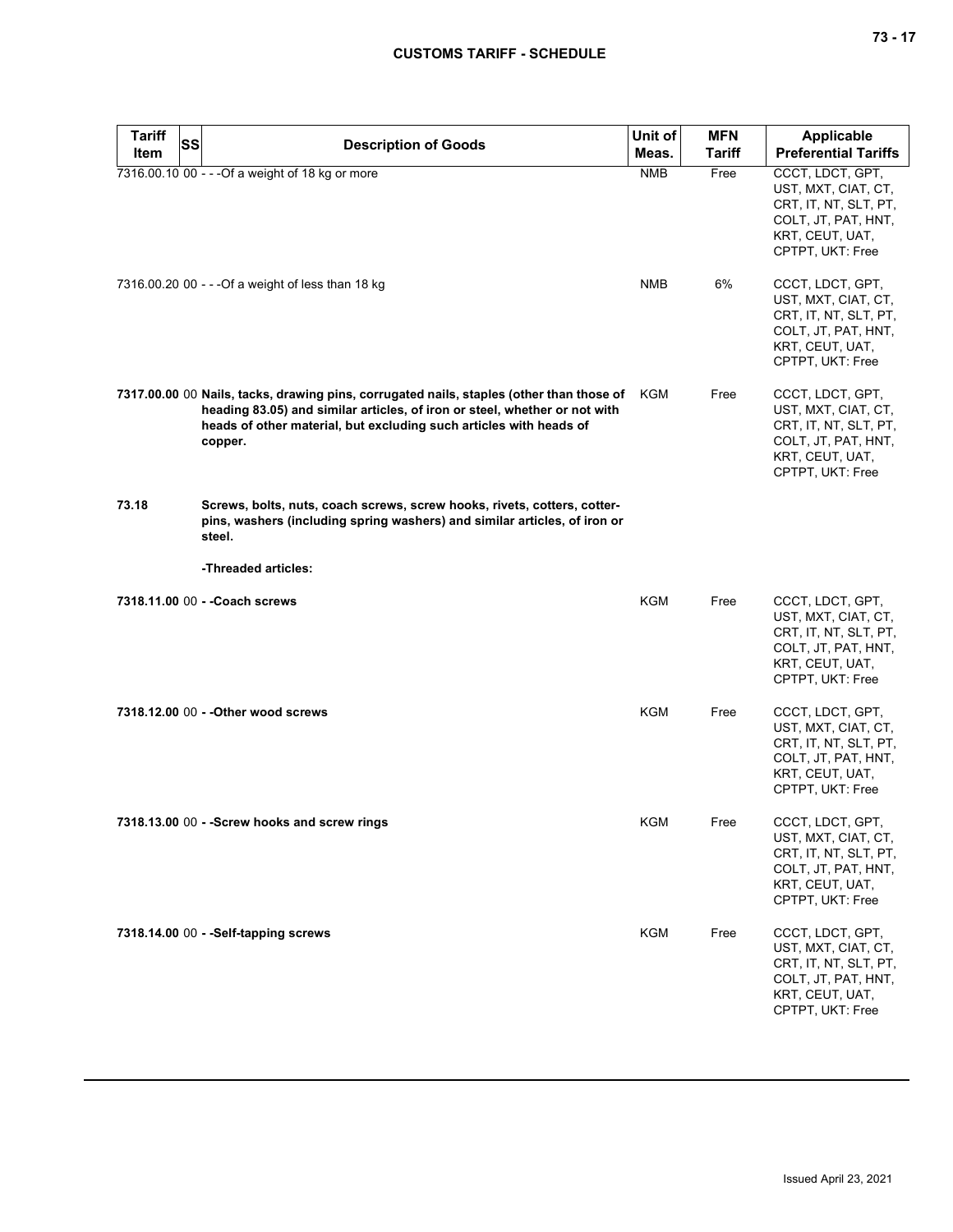| <b>Tariff</b>            | <b>SS</b> | <b>Description of Goods</b>                                                          | Unit of                                              | <b>MFN</b> | Applicable                                                                                                                                         |
|--------------------------|-----------|--------------------------------------------------------------------------------------|------------------------------------------------------|------------|----------------------------------------------------------------------------------------------------------------------------------------------------|
| Item                     |           |                                                                                      | Meas.                                                | Tariff     | <b>Preferential Tariffs</b>                                                                                                                        |
| 7318.15.00               |           | - - Other screws and bolts, whether or not with their nuts or washers<br>$---Bolts:$ | <b>KGM</b><br><b>KGM</b><br><b>KGM</b><br><b>KGM</b> | Free       | AUT, NZT, CCCT,<br>LDCT, GPT, UST, MXT,<br>CIAT, CT, CRT, IT, NT,<br>SLT, PT, COLT, JT,<br>PAT, HNT, KRT, CEUT,<br>UAT, CPTPT,<br>UKT: Free        |
| 7318.16.00               |           | - -Nuts                                                                              | <b>KGM</b>                                           | Free       | AUT, NZT, CCCT,<br>LDCT, GPT, UST, MXT,<br>CIAT, CT, CRT, IT, NT,<br>SLT, PT, COLT, JT,<br>PAT, HNT, KRT, CEUT,<br>UAT, CPTPT,<br><b>UKT: Free</b> |
|                          |           |                                                                                      | <b>KGM</b>                                           |            |                                                                                                                                                    |
| 7318.19.00 00 - - Other  |           |                                                                                      | KGM                                                  | Free       | CCCT, LDCT, GPT,<br>UST, MXT, CIAT, CT,<br>CRT, IT, NT, SLT, PT,<br>COLT, JT, PAT, HNT,<br>KRT, CEUT, UAT,<br>CPTPT, UKT: Free                     |
|                          |           | -Non-threaded articles:                                                              |                                                      |            |                                                                                                                                                    |
|                          |           | 7318.21.00 00 - - Spring washers and other lock washers                              | KGM                                                  | Free       | AUT, NZT, CCCT,<br>LDCT, GPT, UST, MXT,<br>CIAT, CT, CRT, IT, NT,<br>SLT, PT, COLT, JT,<br>PAT, HNT, KRT, CEUT,<br>UAT, CPTPT,<br><b>UKT: Free</b> |
|                          |           | 7318.22.00 00 - - Other washers                                                      | KGM                                                  | Free       | AUT, NZT, CCCT,<br>LDCT, GPT, UST, MXT,<br>CIAT, CT, CRT, IT, NT,<br>SLT, PT, COLT, JT,<br>PAT, HNT, KRT, CEUT,<br>UAT, CPTPT,<br><b>UKT: Free</b> |
| 7318.23.00 00 - - Rivets |           |                                                                                      | KGM                                                  | Free       | CCCT, LDCT, GPT,<br>UST, MXT, CIAT, CT,<br>CRT, IT, NT, SLT, PT,<br>COLT, JT, PAT, HNT,<br>KRT, CEUT, UAT,<br>CPTPT, UKT: Free                     |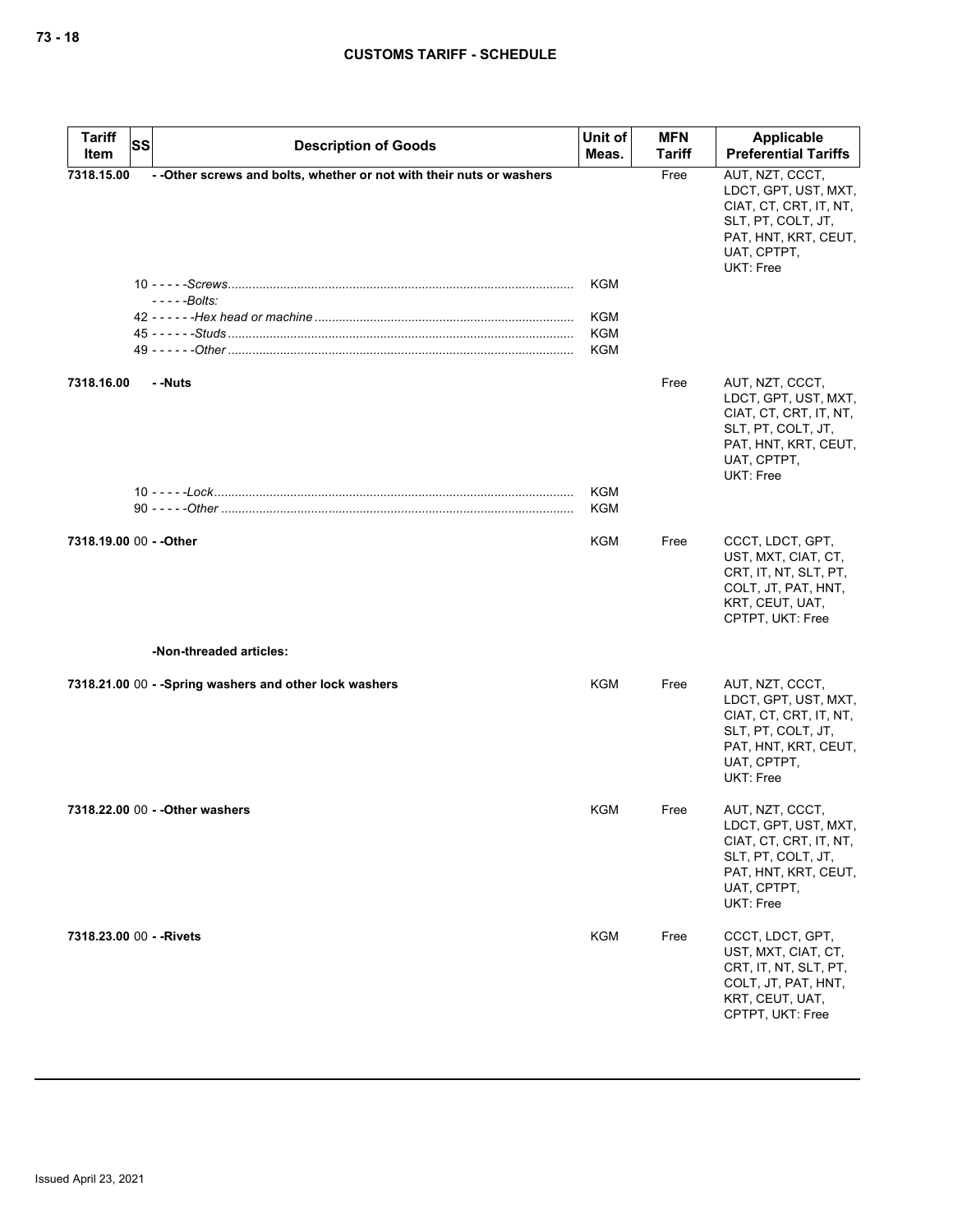| Tariff<br><b>SS</b>       | <b>Description of Goods</b>                                                                                                                                                                                                         | Unit of    | <b>MFN</b>    | Applicable                                                                                                                           |
|---------------------------|-------------------------------------------------------------------------------------------------------------------------------------------------------------------------------------------------------------------------------------|------------|---------------|--------------------------------------------------------------------------------------------------------------------------------------|
| Item                      |                                                                                                                                                                                                                                     | Meas.      | <b>Tariff</b> | <b>Preferential Tariffs</b>                                                                                                          |
|                           | 7318.24.00 00 - - Cotters and cotter-pins                                                                                                                                                                                           | <b>KGM</b> | Free          | CCCT, LDCT, GPT,<br>UST, MXT, CIAT, CT,<br>CRT, IT, NT, SLT, PT,<br>COLT, JT, PAT, HNT,<br>KRT, CEUT, UAT,<br>CPTPT, UKT: Free       |
| 7318.29.00 00 - - Other   |                                                                                                                                                                                                                                     | <b>KGM</b> | Free          | CCCT, LDCT, GPT,<br>UST, MXT, CIAT, CT,<br>CRT, IT, NT, SLT, PT,<br>COLT, JT, PAT, HNT,<br>KRT, CEUT, UAT,<br>CPTPT, UKT: Free       |
| 73.19                     | Sewing needles, knitting needles, bodkins, crochet hooks, embroidery<br>stilettos and similar articles, for use in the hand, of iron or steel; safety<br>pins and other pins of iron or steel, not elsewhere specified or included. |            |               |                                                                                                                                      |
| 7319.40                   | -Safety pins and other pins                                                                                                                                                                                                         |            |               |                                                                                                                                      |
|                           | 7319.40.10 00 - - - Specially designed for marking systems                                                                                                                                                                          |            | Free          | CCCT, LDCT, GPT,<br>UST, MXT, CIAT, CT,<br>CRT, IT, NT, SLT, PT,<br>COLT, JT, PAT, HNT,<br>KRT, CEUT, UAT,<br>CPTPT, UKT: Free       |
| 7319.40.90 00 - - - Other |                                                                                                                                                                                                                                     |            | 7%            | CCCT, LDCT, UST,<br>MXT, CIAT, CT, CRT,<br>IT, NT, SLT, PT, COLT,<br>JT, PAT, HNT, KRT,<br>CEUT, UAT, CPTPT,<br>UKT: Free<br>GPT: 3% |
| 7319.90                   | -Other                                                                                                                                                                                                                              |            |               |                                                                                                                                      |
|                           | 7319.90.10 00 - - - Sewing, darning or embroidery needles                                                                                                                                                                           |            | 7%            | CCCT, LDCT, UST,<br>MXT, CIAT, CT, CRT,<br>IT, NT, SLT, PT, COLT,<br>JT, PAT, HNT, KRT,<br>CEUT, UAT, CPTPT,<br>UKT: Free<br>GPT: 3% |
| 7319.90.90 00 - - - Other |                                                                                                                                                                                                                                     |            | 7%            | CCCT, LDCT, GPT,<br>UST, MXT, CIAT, CT,<br>CRT, IT, NT, SLT, PT,<br>COLT, JT, PAT, HNT,<br>KRT, CEUT, UAT,<br>CPTPT, UKT: Free       |
| 73.20                     | Springs and leaves for springs, of iron or steel.                                                                                                                                                                                   |            |               |                                                                                                                                      |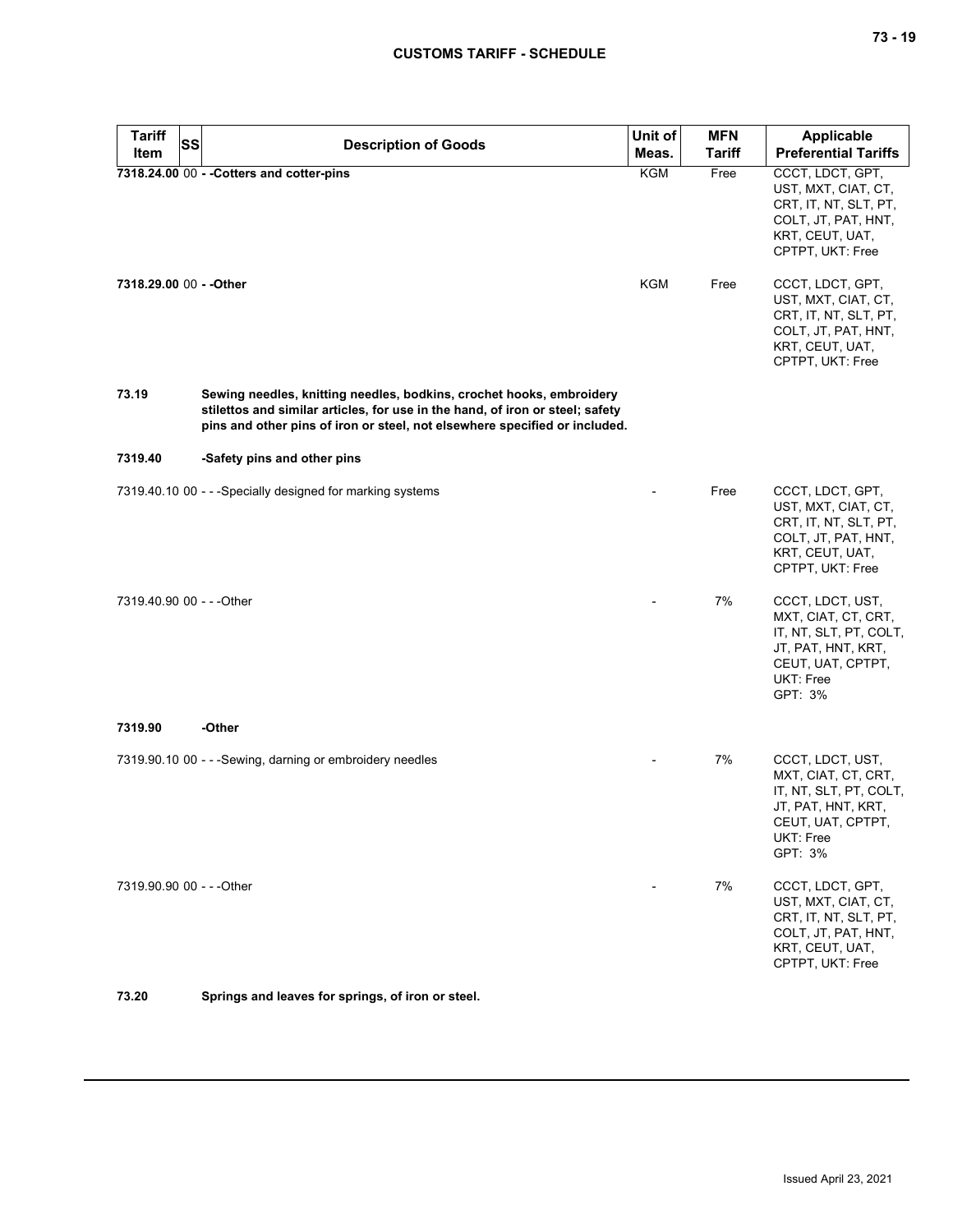| <b>Tariff</b> | SS<br><b>Description of Goods</b>                                                                                                                                                                                                        | Unit of    | <b>MFN</b> | Applicable                                                                                                                                  |
|---------------|------------------------------------------------------------------------------------------------------------------------------------------------------------------------------------------------------------------------------------------|------------|------------|---------------------------------------------------------------------------------------------------------------------------------------------|
| Item          |                                                                                                                                                                                                                                          | Meas.      | Tariff     | <b>Preferential Tariffs</b>                                                                                                                 |
|               | 7320.10.00 00 -Leaf-springs and leaves therefor                                                                                                                                                                                          | <b>KGM</b> | Free       | AUT, NZT, CCCT,<br>LDCT, GPT, UST, MXT,<br>CIAT, CT, CRT, IT, NT,<br>SLT, PT, COLT, JT,<br>PAT, HNT, KRT, CEUT,<br>UAT, CPTPT,<br>UKT: Free |
| 7320.20.00    | -Helical springs                                                                                                                                                                                                                         |            | Free       | AUT, NZT, CCCT,<br>LDCT, GPT, UST, MXT,<br>CIAT, CT, CRT, IT, NT,<br>SLT, PT, COLT, JT,<br>PAT, HNT, KRT, CEUT,<br>UAT, CPTPT,<br>UKT: Free |
|               |                                                                                                                                                                                                                                          | KGM        |            |                                                                                                                                             |
|               |                                                                                                                                                                                                                                          | <b>KGM</b> |            |                                                                                                                                             |
|               |                                                                                                                                                                                                                                          | <b>KGM</b> |            |                                                                                                                                             |
| 7320.90.00    | -Other                                                                                                                                                                                                                                   |            | Free       | CCCT, LDCT, GPT,<br>UST, MXT, CIAT, CT,<br>CRT, IT, NT, SLT, PT,<br>COLT, JT, PAT, HNT,<br>KRT, CEUT, UAT,<br>CPTPT, UKT: Free              |
|               |                                                                                                                                                                                                                                          | <b>KGM</b> |            |                                                                                                                                             |
|               |                                                                                                                                                                                                                                          | <b>KGM</b> |            |                                                                                                                                             |
| 73.21         | Stoves, ranges, grates, cookers (including those with subsidiary boilers<br>for central heating), barbecues, braziers, gas-rings, plate warmers and<br>similar non-electric domestic appliances, and parts thereof, of iron or<br>steel. |            |            |                                                                                                                                             |
|               | -Cooking appliances and plate warmers:                                                                                                                                                                                                   |            |            |                                                                                                                                             |
| 7321.11       | --For gas fuel or for both gas and other fuels                                                                                                                                                                                           |            |            |                                                                                                                                             |
|               | 7321.11.10 00 - - -Non-portable stoves or ranges (including those specially designed for use<br>on boats)                                                                                                                                | <b>NMB</b> | 8%         | CCCT, LDCT, UST,<br>MXT, CIAT, CT, CRT,<br>IT, NT, SLT, PT, COLT,<br>JT, PAT, HNT, KRT,<br>CEUT, UAT, CPTPT,<br>UKT: Free<br>GPT: 5%        |
| 7321.11.90    | $- -$ Other                                                                                                                                                                                                                              |            | 8%         | CCCT, LDCT, UST,<br>MXT, CIAT, CT, CRT,<br>IT, NT, SLT, PT, COLT,<br>JT, PAT, HNT, KRT,<br>CEUT, UAT, CPTPT,<br>UKT: Free<br>GPT: 5%        |
|               |                                                                                                                                                                                                                                          | NMB        |            |                                                                                                                                             |
|               |                                                                                                                                                                                                                                          | NMB        |            |                                                                                                                                             |
|               |                                                                                                                                                                                                                                          | NMB        |            |                                                                                                                                             |
|               |                                                                                                                                                                                                                                          | NMB        |            |                                                                                                                                             |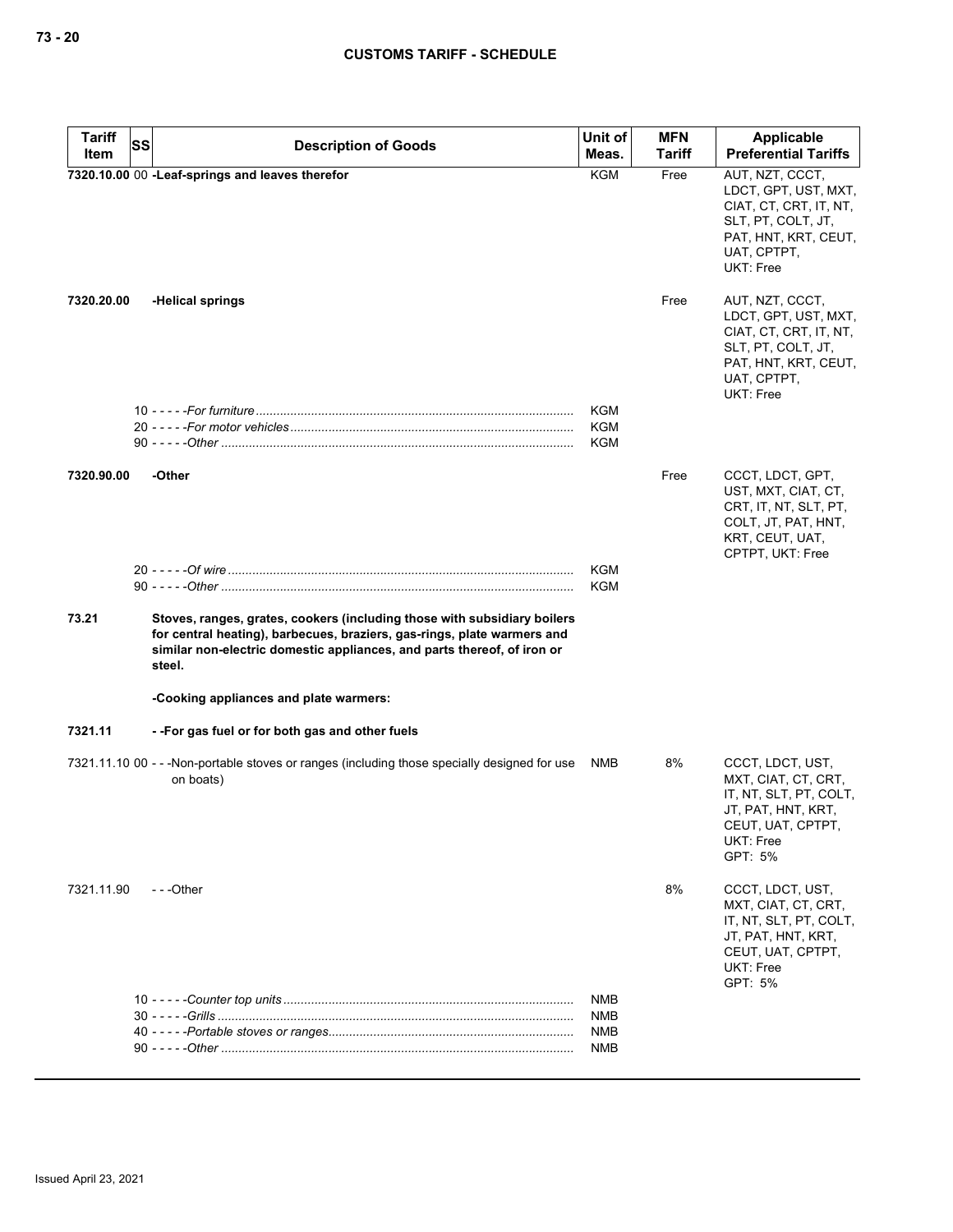| <b>Tariff</b><br><b>SS</b>        | <b>Description of Goods</b>                                                                                | Unit of    | <b>MFN</b>    | Applicable                                                                                                                           |
|-----------------------------------|------------------------------------------------------------------------------------------------------------|------------|---------------|--------------------------------------------------------------------------------------------------------------------------------------|
| Item                              |                                                                                                            | Meas.      | <b>Tariff</b> | <b>Preferential Tariffs</b>                                                                                                          |
| 7321.12.00 00 - - For liquid fuel |                                                                                                            | <b>NMB</b> | 8%            | CCCT, LDCT, UST,<br>MXT, CIAT, CT, CRT,<br>IT, NT, SLT, PT, COLT,<br>JT, PAT, HNT, KRT,<br>CEUT, UAT, CPTPT,<br>UKT: Free<br>GPT: 5% |
| 7321.19                           | - - Other, including appliances for solid fuel                                                             |            |               |                                                                                                                                      |
|                                   | 7321.19.10 00 - - - Non-portable stoves or ranges (including those specially designed for use<br>on boats) | NMB        | 8%            | CCCT, LDCT, UST,<br>MXT, CIAT, CT, CRT,<br>IT, NT, SLT, PT, COLT,<br>JT, PAT, HNT, KRT,<br>CEUT, UAT, CPTPT,<br>UKT: Free<br>GPT: 5% |
| 7321.19.90 00 - - - Other         |                                                                                                            | <b>NMB</b> | 8%            | CCCT, LDCT, UST,<br>MXT, CIAT, CT, CRT,<br>IT, NT, SLT, PT, COLT,<br>JT, PAT, HNT, KRT,<br>CEUT, UAT, CPTPT,<br>UKT: Free<br>GPT: 5% |
|                                   | -Other appliances:                                                                                         |            |               |                                                                                                                                      |
|                                   | 7321.81.00 00 - - For gas fuel or for both gas and other fuels                                             | <b>NMB</b> | 7%            | CCCT, LDCT, UST,<br>MXT, CIAT, CT, CRT,<br>IT, NT, SLT, PT, COLT,<br>JT, PAT, HNT, KRT,<br>CEUT, UAT, CPTPT,<br>UKT: Free<br>GPT: 5% |
| 7321.82.00 00 - - For liquid fuel |                                                                                                            | <b>NMB</b> | 7%            | CCCT, LDCT, UST,<br>MXT, CIAT, CT, CRT,<br>IT, NT, SLT, PT, COLT,<br>JT, PAT, HNT, KRT,<br>CEUT, UAT, CPTPT,<br>UKT: Free<br>GPT: 5% |
|                                   | 7321.89.00 00 - - Other, including appliances for solid fuel                                               | <b>NMB</b> | 7%            | CCCT, LDCT, UST,<br>MXT, CIAT, CT, CRT,<br>IT, NT, SLT, PT, COLT,<br>JT, PAT, HNT, KRT,<br>CEUT, UAT, CPTPT,<br>UKT: Free<br>GPT: 5% |

**7321.90 -Parts**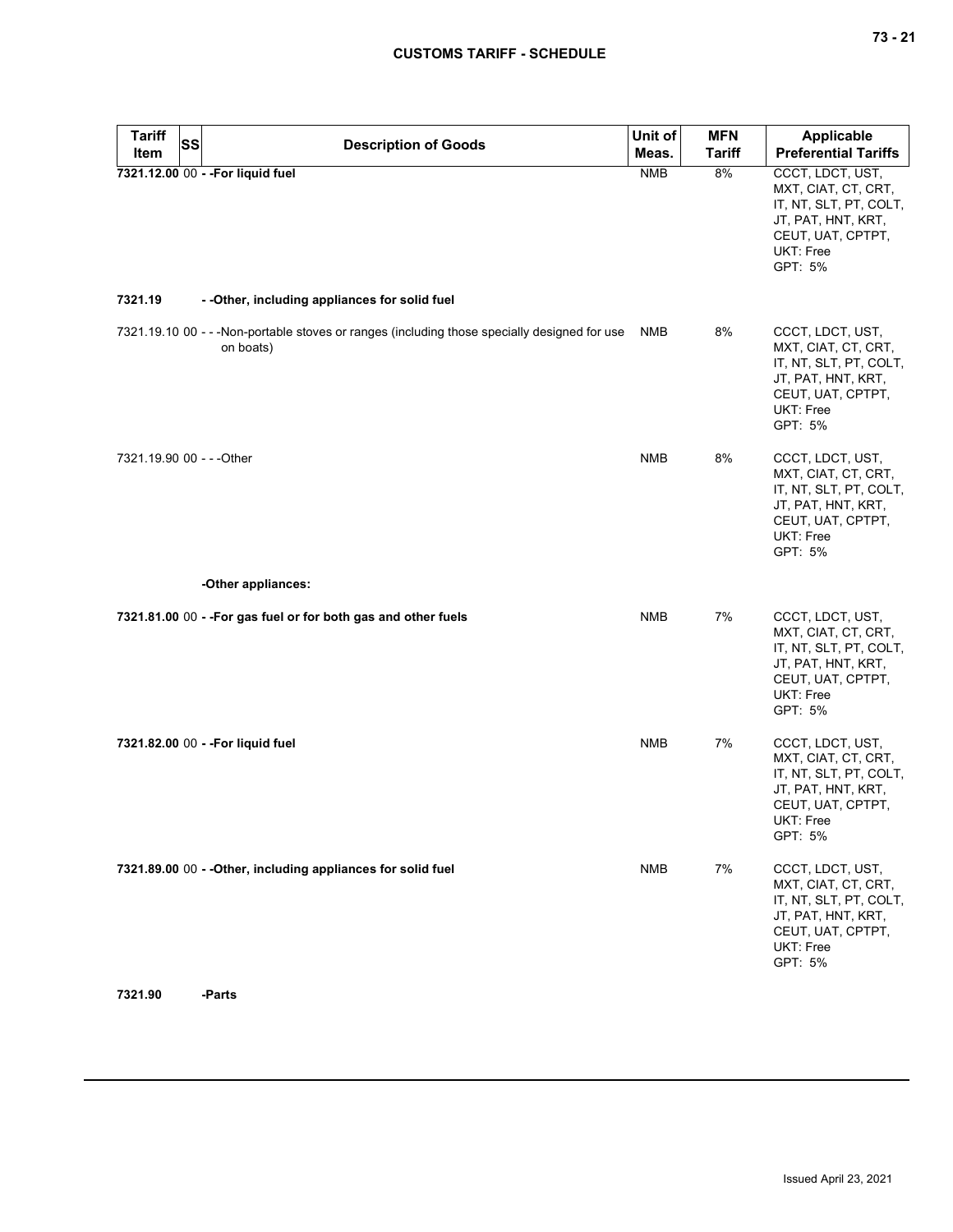| Tariff<br>Item              | <b>SS</b> | <b>Description of Goods</b>                                                                                                                                                                                                                                                                                                                                                                                                                                                                                                                                                                                                                                                                                                                                    | Unit of<br>Meas. | <b>MFN</b><br><b>Tariff</b> | Applicable<br><b>Preferential Tariffs</b>                                                                                            |
|-----------------------------|-----------|----------------------------------------------------------------------------------------------------------------------------------------------------------------------------------------------------------------------------------------------------------------------------------------------------------------------------------------------------------------------------------------------------------------------------------------------------------------------------------------------------------------------------------------------------------------------------------------------------------------------------------------------------------------------------------------------------------------------------------------------------------------|------------------|-----------------------------|--------------------------------------------------------------------------------------------------------------------------------------|
| 7321.90.10                  |           | ---Cast iron grilles, of a weight not exceeding 3 kg, not further worked than as<br>cast, cut and ground, for use in the manufacture of finished grilles for non-<br>industrial non-portable stoves or ranges, for gas fuel or for both gas or<br>other fuels;<br>For appliances, excluding cooking appliances and plate warmers;<br>For cooking appliances and plate warmers for gas fuel or for both gas and<br>other fuels, excluding non-portable stoves or ranges (including those<br>specially designed for use on boats)<br>10 - - - - - For appliances, excluding cooking appliances and plate warmers<br>--- For non-portable stoves or ranges (including those specially designed for<br>use on boats), for gas fuel or for both gas or other fuels: |                  | Free                        | CCCT, LDCT, GPT,<br>UST, MXT, CIAT, CT,<br>CRT, IT, NT, SLT, PT,<br>COLT, JT, PAT, HNT,<br>KRT, CEUT, UAT,<br>CPTPT, UKT: Free       |
|                             |           | 7321.90.21 00 - - - - Cooking chambers                                                                                                                                                                                                                                                                                                                                                                                                                                                                                                                                                                                                                                                                                                                         |                  | 8%                          | CCCT, LDCT, UST,<br>MXT, CIAT, CT, CRT,<br>IT, NT, SLT, PT, COLT,<br>JT, PAT, HNT, KRT,<br>CEUT, UAT, CPTPT,<br>UKT: Free<br>GPT: 5% |
|                             |           | 7321.90.22 00 - - - - Top surface panels                                                                                                                                                                                                                                                                                                                                                                                                                                                                                                                                                                                                                                                                                                                       |                  | 8%                          | CCCT, LDCT, UST,<br>MXT, CIAT, CT, CRT,<br>IT, NT, SLT, PT, COLT,<br>JT, PAT, HNT, KRT,<br>CEUT, UAT, CPTPT,<br>UKT: Free<br>GPT: 5% |
|                             |           | 7321.90.23 00 - - - - Door assemblies, incorporating at least two of the following: inner panel,<br>outer panel, window, insulation                                                                                                                                                                                                                                                                                                                                                                                                                                                                                                                                                                                                                            |                  | 8%                          | CCCT, LDCT, UST,<br>MXT, CIAT, CT, CRT,<br>IT, NT, SLT, PT, COLT,<br>JT, PAT, HNT, KRT,<br>CEUT, UAT, CPTPT,<br>UKT: Free<br>GPT: 5% |
|                             |           | 7321.90.24 00 - - - - Oven pilot burners, top burners of other than cast iron, oven burners and<br>lighter cones, for use in the manufacture of ranges                                                                                                                                                                                                                                                                                                                                                                                                                                                                                                                                                                                                         |                  | Free                        | CCCT, LDCT, GPT,<br>UST, MXT, CIAT, CT,<br>CRT, IT, NT, SLT, PT,<br>COLT, JT, PAT, HNT,<br>KRT, CEUT, UAT,<br>CPTPT, UKT: Free       |
| 7321.90.29 00 - - - - Other |           |                                                                                                                                                                                                                                                                                                                                                                                                                                                                                                                                                                                                                                                                                                                                                                |                  | 8%                          | CCCT, LDCT, UST,<br>MXT, CIAT, CT, CRT,<br>IT, NT, SLT, PT, COLT,<br>JT, PAT, HNT, KRT,<br>CEUT, UAT, CPTPT,<br>UKT: Free<br>GPT: 5% |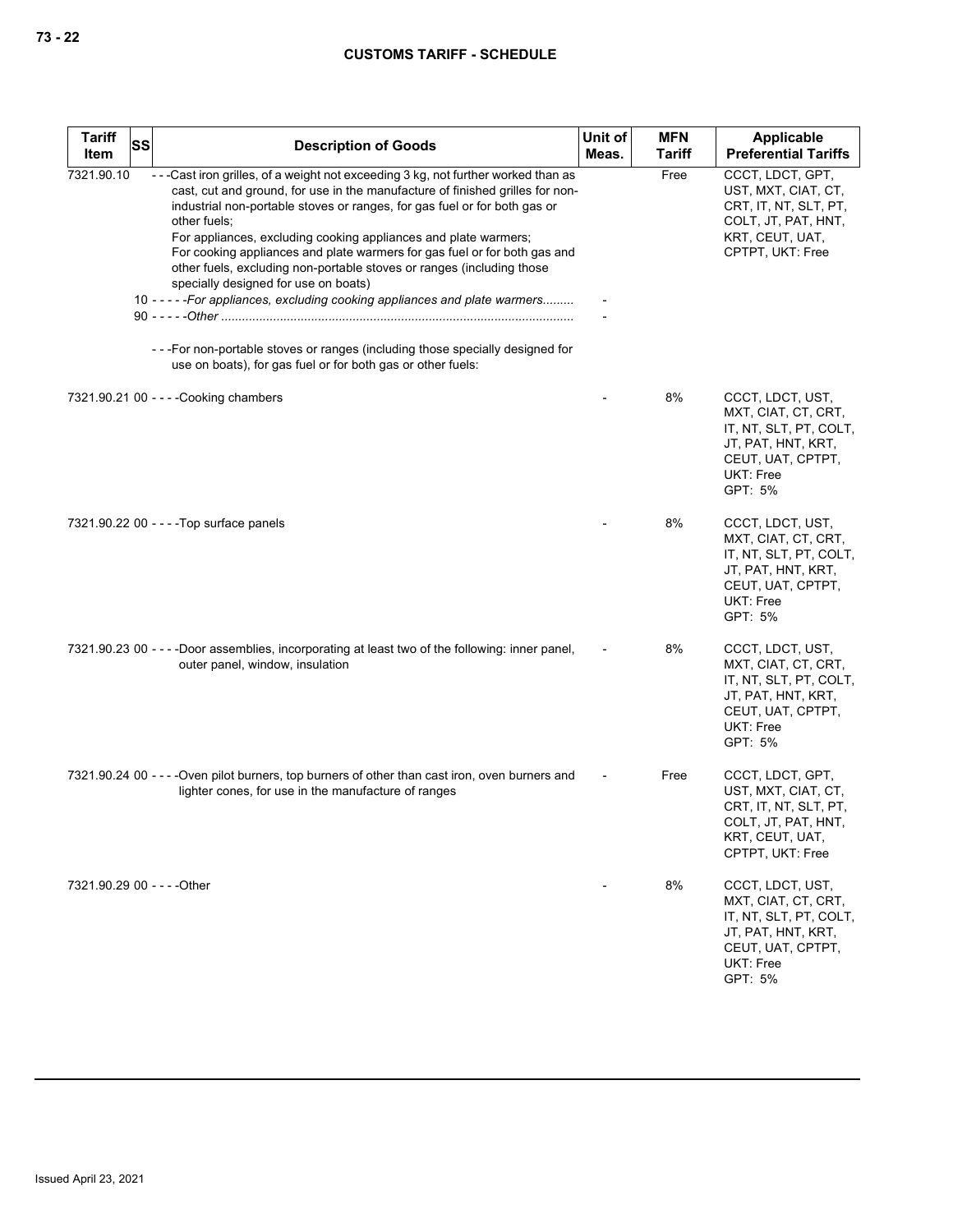| <b>Tariff</b><br><b>SS</b><br>Item | <b>Description of Goods</b>                                                                                                                                                                                                                                                                                                          | Unit of<br>Meas.                | <b>MFN</b><br>Tariff | <b>Applicable</b><br><b>Preferential Tariffs</b>                                                                                     |
|------------------------------------|--------------------------------------------------------------------------------------------------------------------------------------------------------------------------------------------------------------------------------------------------------------------------------------------------------------------------------------|---------------------------------|----------------------|--------------------------------------------------------------------------------------------------------------------------------------|
| 7321.90.90 00 - - - Other          |                                                                                                                                                                                                                                                                                                                                      |                                 | 8%                   | CCCT, LDCT, UST,<br>MXT, CIAT, CT, CRT,<br>IT, NT, SLT, PT, COLT,<br>JT, PAT, HNT, KRT,<br>CEUT, UAT, CPTPT,<br>UKT: Free<br>GPT: 5% |
| 73.22                              | Radiators for central heating, not electrically heated, and parts thereof,<br>of iron or steel; air heaters and hot air distributors (including<br>distributors which can also distribute fresh or conditioned air), not<br>electrically heated, incorporating a motor-driven fan or blower, and<br>parts thereof, of iron or steel. |                                 |                      |                                                                                                                                      |
|                                    | -Radiators and parts thereof:                                                                                                                                                                                                                                                                                                        |                                 |                      |                                                                                                                                      |
|                                    | 7322.11.00 00 - - Of cast iron                                                                                                                                                                                                                                                                                                       | <b>NMB</b>                      | 7%                   | CCCT, LDCT, GPT,<br>UST, MXT, CIAT, CT,<br>CRT, IT, NT, SLT, PT,<br>COLT, JT, PAT, HNT,<br>KRT, CEUT, UAT,<br>CPTPT, UKT: Free       |
| 7322.19.00 00 - - Other            |                                                                                                                                                                                                                                                                                                                                      | <b>NMB</b>                      | 7%                   | CCCT, LDCT, GPT,<br>UST, MXT, CIAT, CT,<br>CRT, IT, NT, SLT, PT,<br>COLT, JT, PAT, HNT,<br>KRT, CEUT, UAT,<br>CPTPT, UKT: Free       |
| 7322.90                            | -Other                                                                                                                                                                                                                                                                                                                               |                                 |                      |                                                                                                                                      |
| 7322.90.10                         | ---For heating buildings                                                                                                                                                                                                                                                                                                             |                                 | 7.5%                 | CCCT, LDCT, UST,<br>MXT, CIAT, CT, CRT,<br>IT, NT, SLT, PT, COLT,<br>JT, PAT, HNT, KRT,<br>CEUT, UAT, CPTPT,<br>UKT: Free<br>GPT: 5% |
|                                    | -----Warm air furnaces and parts thereof:                                                                                                                                                                                                                                                                                            | <b>NMB</b>                      |                      |                                                                                                                                      |
|                                    |                                                                                                                                                                                                                                                                                                                                      | <b>NMB</b><br><b>NMB</b><br>NMB |                      |                                                                                                                                      |
|                                    | 7322.90.20 00 - - - Process air heaters;<br>Switch heaters and sensing heads (hot air and oil fired), horizontal air<br>curtains, for railway tracks                                                                                                                                                                                 | <b>NMB</b>                      | 7.5%                 | CCCT, LDCT, GPT,<br>UST, MXT, CIAT, CT,<br>CRT, IT, NT, SLT, PT,<br>COLT, JT, PAT, HNT,<br>KRT, CEUT, UAT,<br>CPTPT, UKT: Free       |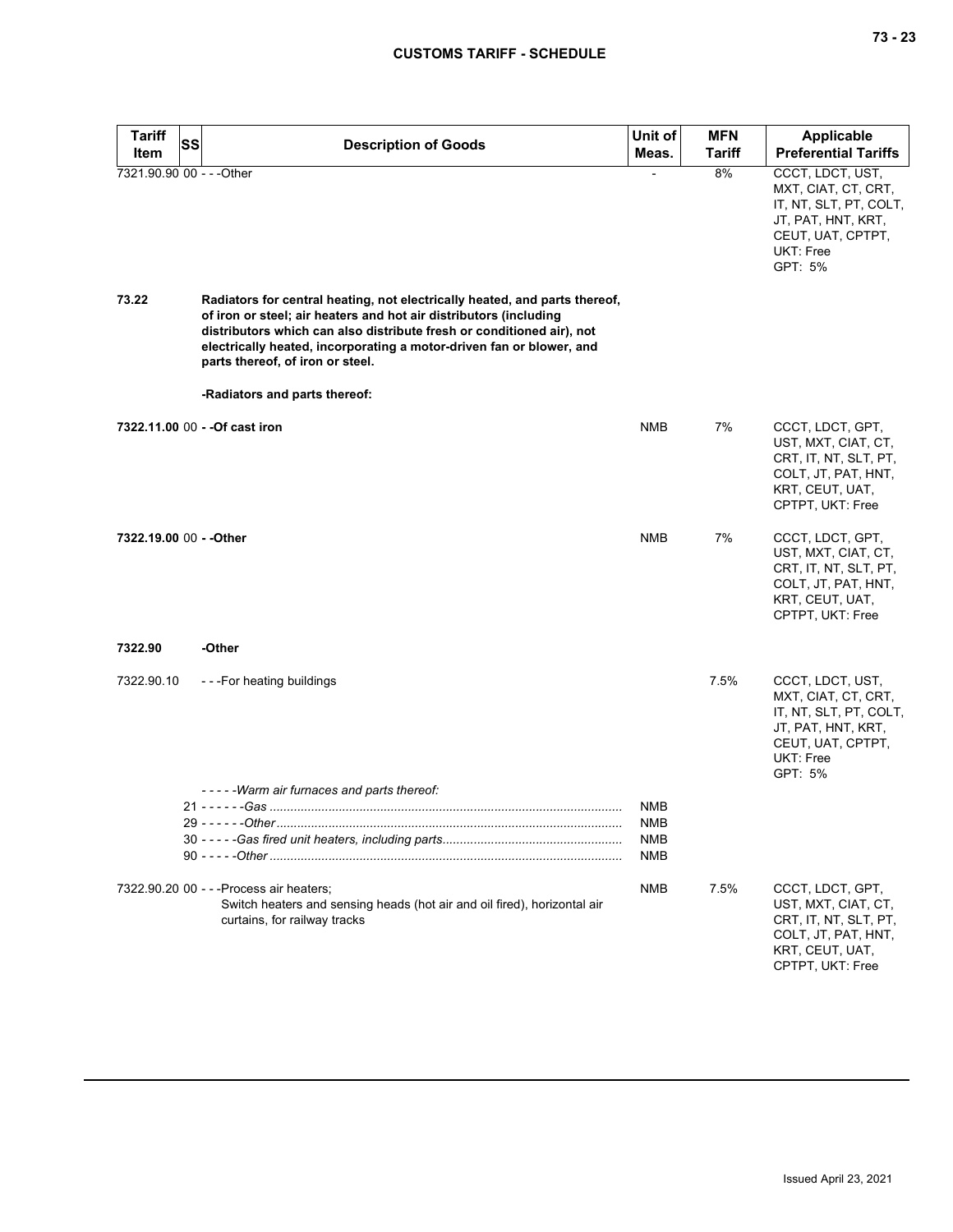| <b>Tariff</b>             | <b>SS</b> | <b>Description of Goods</b>                                                                                                                                                                   | Unit of    | <b>MFN</b>    | <b>Applicable</b>                                                                                                                    |
|---------------------------|-----------|-----------------------------------------------------------------------------------------------------------------------------------------------------------------------------------------------|------------|---------------|--------------------------------------------------------------------------------------------------------------------------------------|
| Item                      |           |                                                                                                                                                                                               | Meas.      | <b>Tariff</b> | <b>Preferential Tariffs</b>                                                                                                          |
| 7322.90.90 00 - - - Other |           |                                                                                                                                                                                               | <b>NMB</b> | Free          | CCCT, LDCT, GPT,<br>UST, MXT, CIAT, CT,<br>CRT, IT, NT, SLT, PT,<br>COLT, JT, PAT, HNT,<br>KRT, CEUT, UAT,<br>CPTPT, UKT: Free       |
| 73.23                     |           | Table, kitchen or other household articles and parts thereof, of iron or<br>steel; iron or steel wool; pot scourers and scouring or polishing pads,<br>gloves and the like, of iron or steel. |            |               |                                                                                                                                      |
|                           |           | 7323.10.00 00 -lron or steel wool; pot scourers and scouring or polishing pads, gloves<br>and the like                                                                                        | KGM        | 6.5%          | CCCT, LDCT, UST,<br>MXT, CIAT, CT, CRT,<br>IT, NT, SLT, PT, COLT,<br>JT, PAT, HNT, KRT,<br>CEUT, UAT, CPTPT,<br>UKT: Free<br>GPT: 3% |
|                           |           | -Other:                                                                                                                                                                                       |            |               |                                                                                                                                      |
|                           |           | 7323.91.00 00 - - Of cast iron, not enamelled                                                                                                                                                 |            | 6.5%          | CCCT, LDCT, UST,<br>MXT, CIAT, CT, CRT,<br>IT, NT, SLT, PT, COLT,<br>JT, PAT, HNT, KRT,<br>CEUT, UAT, CPTPT,<br>UKT: Free<br>GPT: 5% |
|                           |           | 7323.92.00 00 - - Of cast iron, enamelled                                                                                                                                                     |            | 6.5%          | CCCT, LDCT, UST,<br>MXT, CIAT, CT, CRT,<br>IT, NT, SLT, PT, COLT,<br>JT, PAT, HNT, KRT,<br>CEUT, UAT, CPTPT,<br>UKT: Free<br>GPT: 5% |
| 7323.93                   |           | - -Of stainless steel                                                                                                                                                                         |            |               |                                                                                                                                      |
|                           |           | 7323.93.10 00 - - - Parts for use in the manufacture of cookware                                                                                                                              | KGM        | Free          | CCCT, LDCT, GPT,<br>UST, MXT, CIAT, CT,<br>CRT, IT, NT, SLT, PT,<br>COLT, JT, PAT, HNT,<br>KRT, CEUT, UAT,<br>CPTPT, UKT: Free       |
| 7323.93.90                |           | $- -$ Other                                                                                                                                                                                   |            | 6.5%          | CCCT, LDCT, UST,<br>MXT, CIAT, CT, CRT,<br>IT, NT, SLT, PT, COLT,<br>JT, PAT, HNT, KRT,<br>CEUT, UAT, CPTPT,<br>UKT: Free<br>GPT: 5% |
|                           |           |                                                                                                                                                                                               | NMB        |               |                                                                                                                                      |

 $\mathbf{I}$  $\mathbf{I}$  $\blacksquare$  $\blacksquare$ 

 $\mathbf I$ 

 $\pmb{\mathsf{I}}$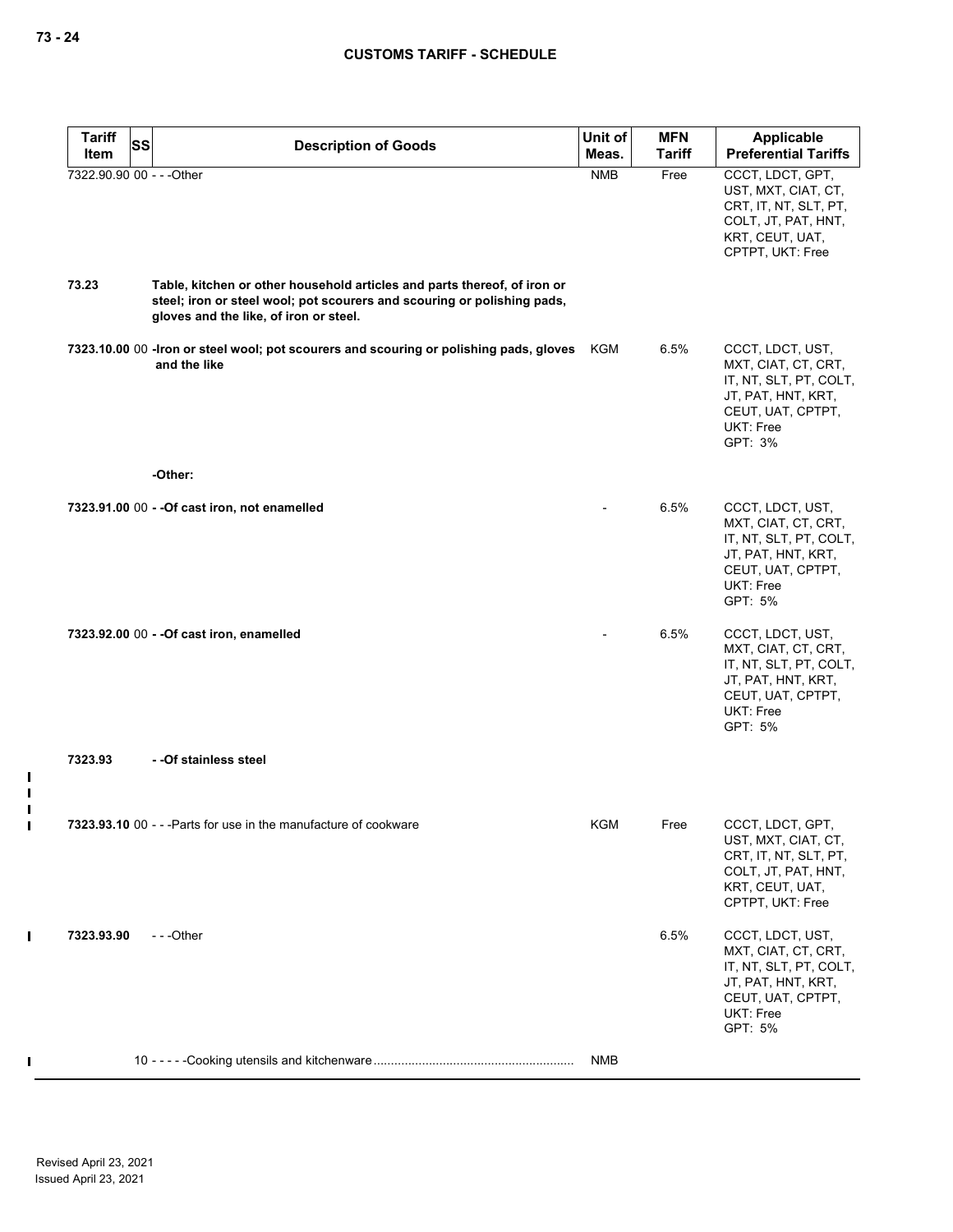$\mathbf{I}$ 

| <b>Tariff</b><br>Item   | <b>SS</b> | <b>Description of Goods</b>                                                                      | Unit of<br>Meas.         | <b>MFN</b><br><b>Tariff</b> | <b>Applicable</b><br><b>Preferential Tariffs</b>                                                                                     |
|-------------------------|-----------|--------------------------------------------------------------------------------------------------|--------------------------|-----------------------------|--------------------------------------------------------------------------------------------------------------------------------------|
|                         |           |                                                                                                  | <b>KGM</b>               |                             |                                                                                                                                      |
| 7323.94.00              |           | - - Of iron (other than cast iron) or steel, enamelled                                           |                          | 6.5%                        | CCCT, LDCT, UST,<br>MXT, CIAT, CT, CRT,<br>IT, NT, SLT, PT, COLT,<br>JT, PAT, HNT, KRT,<br>CEUT, UAT, CPTPT,<br>UKT: Free<br>GPT: 5% |
|                         |           | $---Other:$                                                                                      | <b>NMB</b>               |                             |                                                                                                                                      |
|                         |           |                                                                                                  | <b>NMB</b><br><b>NMB</b> |                             |                                                                                                                                      |
| 7323.99.00 00 - - Other |           |                                                                                                  | $\overline{\phantom{0}}$ | 6.5%                        | CCCT, LDCT, UST,<br>MXT, CIAT, CT, CRT,<br>IT, NT, SLT, PT, COLT,<br>JT, PAT, HNT, KRT,<br>CEUT, UAT, CPTPT,<br>UKT: Free<br>GPT: 5% |
| 73.24                   |           | Sanitary ware and parts thereof, of iron or steel.                                               |                          |                             |                                                                                                                                      |
| 7324.10.00              |           | -Sinks and wash basins, of stainless steel                                                       |                          | 7%                          | CCCT, LDCT, UST,<br>MXT, CIAT, CT, CRT,<br>IT, NT, SLT, PT, COLT,<br>JT, PAT, HNT, KRT,<br>CEUT, UAT, CPTPT,<br>UKT: Free<br>GPT: 5% |
|                         |           |                                                                                                  | NMB<br><b>NMB</b>        |                             |                                                                                                                                      |
|                         |           | -Baths:                                                                                          |                          |                             |                                                                                                                                      |
|                         |           | 7324.21.00 00 - - Of cast iron, whether or not enamelled                                         | NMB                      | 7%                          | CCCT, LDCT, UST,<br>MXT, CIAT, CT, CRT,<br>IT, NT, SLT, PT, COLT,<br>JT, PAT, HNT, KRT,<br>CEUT, UAT, CPTPT,<br>UKT: Free<br>GPT: 5% |
| 7324.29                 |           | --Other                                                                                          |                          |                             |                                                                                                                                      |
|                         |           | 7324.29.10 00 - - -Stampings and assemblies thereof, for use in the manufacture of bath tubs NMB |                          | Free                        | CCCT, LDCT, GPT,<br>UST, MXT, CIAT, CT,<br>CRT, IT, NT, SLT, PT,<br>COLT, JT, PAT, HNT,<br>KRT, CEUT, UAT,<br>CPTPT, UKT: Free       |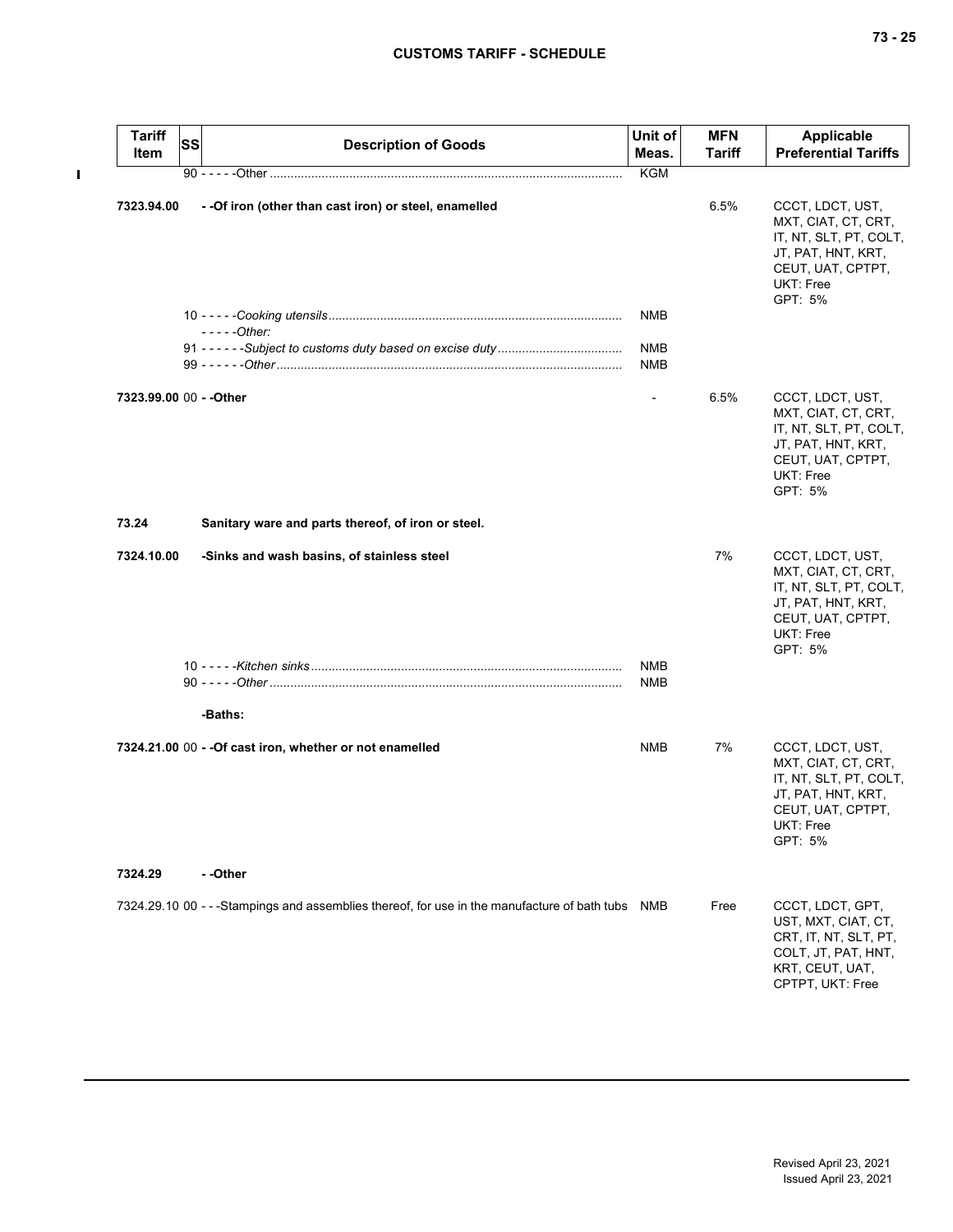| <b>Tariff</b> | <b>SS</b><br><b>Description of Goods</b>                                                                                                                                                                                                                                                                                                                                                                                   | Unit of    | <b>MFN</b>    | Applicable                                                                                                                                  |
|---------------|----------------------------------------------------------------------------------------------------------------------------------------------------------------------------------------------------------------------------------------------------------------------------------------------------------------------------------------------------------------------------------------------------------------------------|------------|---------------|---------------------------------------------------------------------------------------------------------------------------------------------|
| Item          |                                                                                                                                                                                                                                                                                                                                                                                                                            | Meas.      | <b>Tariff</b> | <b>Preferential Tariffs</b>                                                                                                                 |
|               | 7324.29.90 00 - - - Other                                                                                                                                                                                                                                                                                                                                                                                                  | <b>NMB</b> | 7%            | CCCT, LDCT, UST,<br>MXT, CIAT, CT, CRT,<br>IT, NT, SLT, PT, COLT,<br>JT, PAT, HNT, KRT,<br>CEUT, UAT, CPTPT,<br>UKT: Free<br>GPT: 5%        |
|               | 7324.90.00 00 - Other, including parts                                                                                                                                                                                                                                                                                                                                                                                     |            | 6.5%          | CCCT, LDCT, UST,<br>MXT, CIAT, CT, CRT,<br>IT, NT, SLT, PT, COLT,<br>JT, PAT, HNT, KRT,<br>CEUT, UAT, CPTPT,<br><b>UKT: Free</b><br>GPT: 5% |
| 73.25         | Other cast articles of iron or steel.                                                                                                                                                                                                                                                                                                                                                                                      |            |               |                                                                                                                                             |
| 7325.10.00    | -Of non-malleable cast iron                                                                                                                                                                                                                                                                                                                                                                                                |            | 6%            | CCCT, LDCT, UST,<br>MXT, CIAT, CT, CRT,<br>IT, NT, SLT, PT, COLT,<br>JT, PAT, HNT, KRT,<br>CEUT, UAT, CPTPT,<br><b>UKT: Free</b><br>GPT: 5% |
|               |                                                                                                                                                                                                                                                                                                                                                                                                                            | <b>KGM</b> |               |                                                                                                                                             |
|               |                                                                                                                                                                                                                                                                                                                                                                                                                            | <b>KGM</b> |               |                                                                                                                                             |
|               | -Other:                                                                                                                                                                                                                                                                                                                                                                                                                    |            |               |                                                                                                                                             |
| 7325.91.00    | --Grinding balls and similar articles for mills                                                                                                                                                                                                                                                                                                                                                                            |            | Free          | CCCT, LDCT, GPT,<br>UST, MXT, CIAT, CT,<br>CRT, IT, NT, SLT, PT,<br>COLT, JT, PAT, HNT,<br>KRT, CEUT, UAT,<br>CPTPT, UKT: Free              |
|               |                                                                                                                                                                                                                                                                                                                                                                                                                            | <b>KGM</b> |               |                                                                                                                                             |
|               |                                                                                                                                                                                                                                                                                                                                                                                                                            | <b>KGM</b> |               |                                                                                                                                             |
| 7325.99       | --Other                                                                                                                                                                                                                                                                                                                                                                                                                    |            |               |                                                                                                                                             |
|               | 7325.99.10 00 - - -The following, to be employed in the exploration, discovery, development, KGM<br>maintenance, testing, depletion or production of oil or natural gas wells or<br>potash or rock salt deposits:<br>Flanged casing heads;<br>Screwed casing heads for surface casings of an external diameter<br>exceeding 273 mm, or rated for service in working pressures exceeding<br>14 MPa W.O.G. (water, oil, gas) |            | Free          | CCCT, LDCT, GPT,<br>UST, MXT, CIAT, CT,<br>CRT, IT, NT, SLT, PT,<br>COLT, JT, PAT, HNT,<br>KRT, CEUT, UAT,<br>CPTPT, UKT: Free              |

- - -Other: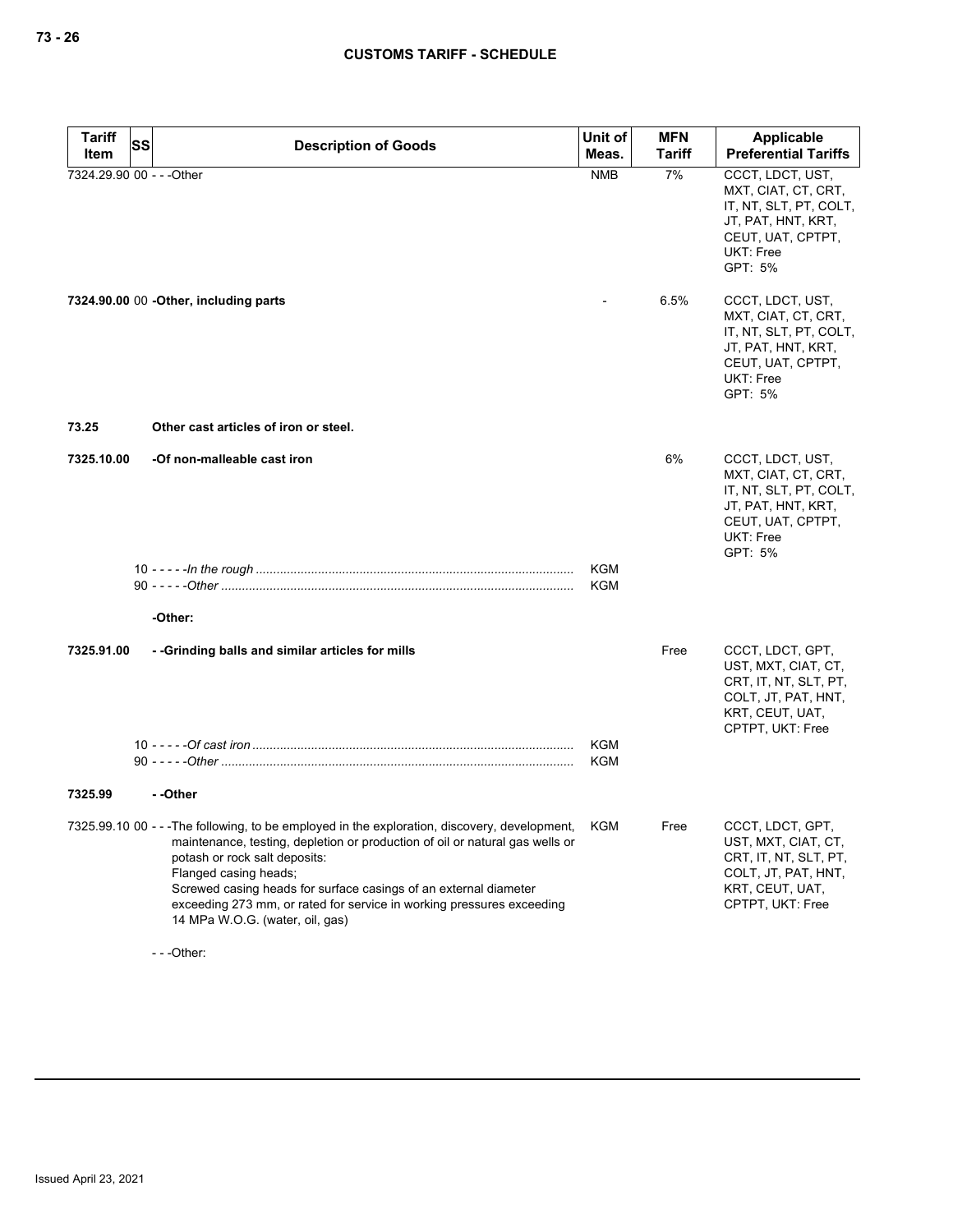| <b>Tariff</b><br>SS         | <b>Description of Goods</b>                                                                                                                                                                                                                                                                                                                                                                                                                                                | Unit of    | <b>MFN</b> | <b>Applicable</b>                                                                                                                    |
|-----------------------------|----------------------------------------------------------------------------------------------------------------------------------------------------------------------------------------------------------------------------------------------------------------------------------------------------------------------------------------------------------------------------------------------------------------------------------------------------------------------------|------------|------------|--------------------------------------------------------------------------------------------------------------------------------------|
| Item                        |                                                                                                                                                                                                                                                                                                                                                                                                                                                                            | Meas.      | Tariff     | <b>Preferential Tariffs</b>                                                                                                          |
|                             | 7325.99.91 00 - - - - In the rough                                                                                                                                                                                                                                                                                                                                                                                                                                         | <b>KGM</b> | 6%         | CCCT, LDCT, UST,<br>MXT, CIAT, CT, CRT,<br>IT, NT, SLT, PT, COLT,<br>JT, PAT, HNT, KRT,<br>CEUT, UAT, CPTPT,<br>UKT: Free<br>GPT: 5% |
| 7325.99.99 00 - - - - Other |                                                                                                                                                                                                                                                                                                                                                                                                                                                                            | KGM        | 6.5%       | CCCT, LDCT, UST,<br>MXT, CIAT, CT, CRT,<br>IT, NT, SLT, PT, COLT,<br>JT, PAT, HNT, KRT,<br>CEUT, UAT, CPTPT,<br>UKT: Free<br>GPT: 5% |
| 73.26                       | Other articles of iron or steel.                                                                                                                                                                                                                                                                                                                                                                                                                                           |            |            |                                                                                                                                      |
|                             | -Forged or stamped, but not further worked:                                                                                                                                                                                                                                                                                                                                                                                                                                |            |            |                                                                                                                                      |
|                             | 7326.11.00 00 - - Grinding balls and similar articles for mills                                                                                                                                                                                                                                                                                                                                                                                                            | <b>KGM</b> | Free       | CCCT, LDCT, GPT,<br>UST, MXT, CIAT, CT,<br>CRT, IT, NT, SLT, PT,<br>COLT, JT, PAT, HNT,<br>KRT, CEUT, UAT,<br>CPTPT, UKT: Free       |
| 7326.19                     | - -Other                                                                                                                                                                                                                                                                                                                                                                                                                                                                   |            |            |                                                                                                                                      |
|                             | 7326.19.10 00 - - - Flanged wellhead tubing heads and flanged casing head spools, in the<br>rough, for use in the manufacture of wellhead tubing heads or casing head<br>spools, rated for service in working pressures exceeding 14 MPa W.O.G.<br>(water, oil, gas), to be employed in the exploration, discovery,<br>development, maintenance, testing, depletion or production of oil or<br>natural gas wells;<br>Wick sustainers for use in the manufacture of candles | KGM        | Free       | CCCT, LDCT, GPT,<br>UST, MXT, CIAT, CT,<br>CRT, IT, NT, SLT, PT,<br>COLT, JT, PAT, HNT,<br>KRT, CEUT, UAT,<br>CPTPT, UKT: Free       |
| 7326.19.90 00 - - - Other   |                                                                                                                                                                                                                                                                                                                                                                                                                                                                            | <b>KGM</b> | 6.5%       | CCCT, LDCT, UST,<br>MXT, CIAT, CT, CRT,<br>IT, NT, SLT, PT, COLT,<br>JT, PAT, HNT, KRT,<br>CEUT, UAT, CPTPT,<br>UKT: Free<br>GPT: 5% |
|                             | 7326.20.00 00 - Articles of iron or steel wire                                                                                                                                                                                                                                                                                                                                                                                                                             |            | 6.5%       | CCCT, LDCT, UST,<br>MXT, CIAT, CT, CRT,<br>IT, NT, SLT, PT, COLT,<br>JT, PAT, HNT, KRT,<br>CEUT, UAT, CPTPT,<br>UKT: Free<br>GPT: 5% |

**7326.90 -Other**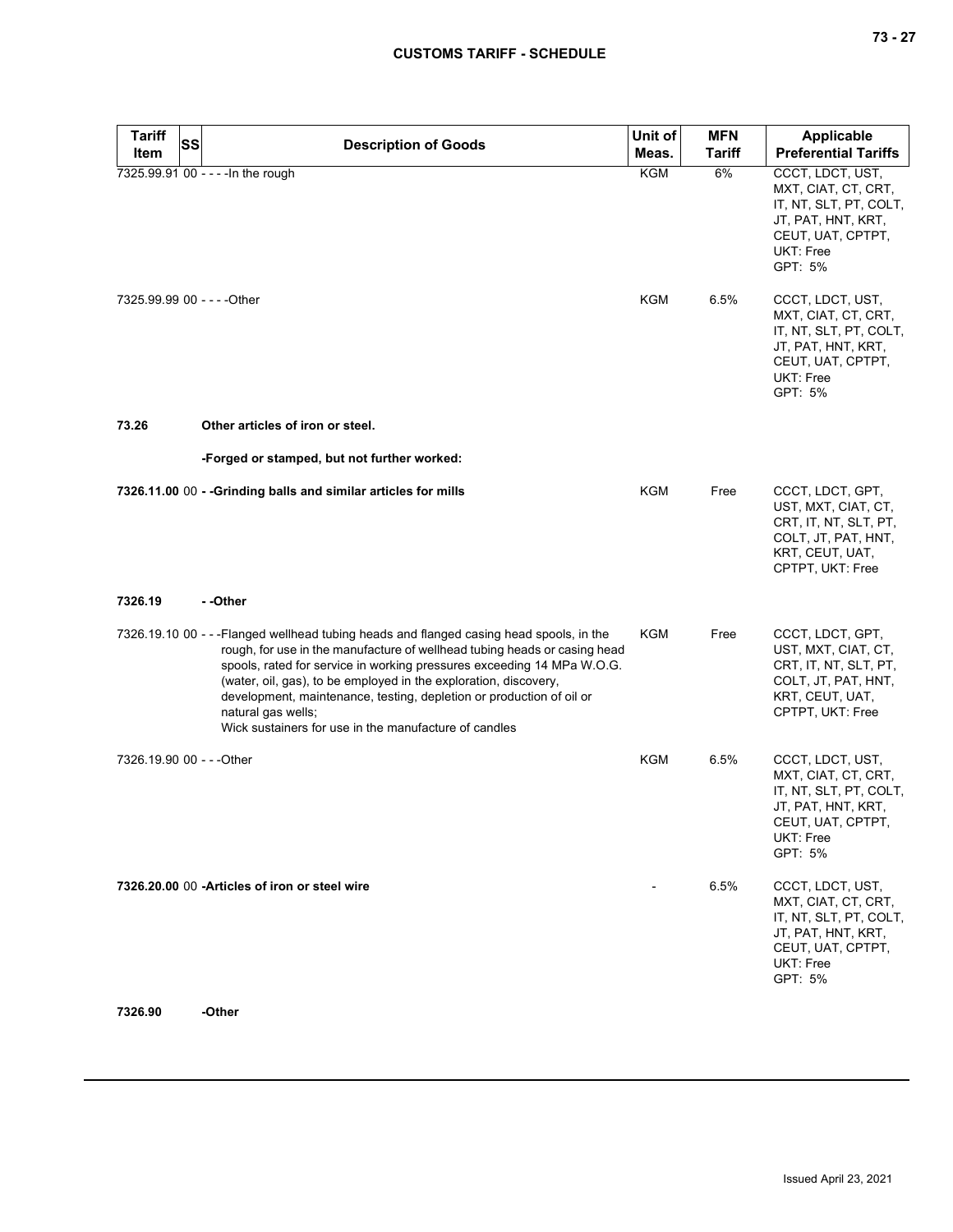| <b>Tariff</b><br>Item | SS | <b>Description of Goods</b>                                                                                                                                                                                                                                                                                                                                                                                                                                                                                                                                                                                                                                                                                                                                                                                                                                                                                                                                                                                                                                                                                                                                                                                                                                                                                                                                                                                                                                                                                                                                                                                                                                                                                                                                                                                                                                                                                                                                                                                                                                                                                                                                                                                                                                                                                                                                                                                                                                                                                                                                                                                                                                       | Unit of<br>Meas.         | <b>MFN</b><br><b>Tariff</b> | <b>Applicable</b><br><b>Preferential Tariffs</b>                                                                                     |
|-----------------------|----|-------------------------------------------------------------------------------------------------------------------------------------------------------------------------------------------------------------------------------------------------------------------------------------------------------------------------------------------------------------------------------------------------------------------------------------------------------------------------------------------------------------------------------------------------------------------------------------------------------------------------------------------------------------------------------------------------------------------------------------------------------------------------------------------------------------------------------------------------------------------------------------------------------------------------------------------------------------------------------------------------------------------------------------------------------------------------------------------------------------------------------------------------------------------------------------------------------------------------------------------------------------------------------------------------------------------------------------------------------------------------------------------------------------------------------------------------------------------------------------------------------------------------------------------------------------------------------------------------------------------------------------------------------------------------------------------------------------------------------------------------------------------------------------------------------------------------------------------------------------------------------------------------------------------------------------------------------------------------------------------------------------------------------------------------------------------------------------------------------------------------------------------------------------------------------------------------------------------------------------------------------------------------------------------------------------------------------------------------------------------------------------------------------------------------------------------------------------------------------------------------------------------------------------------------------------------------------------------------------------------------------------------------------------------|--------------------------|-----------------------------|--------------------------------------------------------------------------------------------------------------------------------------|
|                       |    | 7326.90.10 00 - - -Couplings for sucker rods, pony rods or polished rods for oilfield related<br>pumps;<br>Fishing tools and parts thereof to be employed in the exploration,<br>discovery, development, maintenance, testing, depletion or production of<br>oil or natural gas wells or for drilling machinery employed in the<br>exploration, discovery, development or operation of potash or rock salt<br>deposits;<br>For climbing or mountaineering;<br>For keeping nets open and swivels, to be employed in commercial fishing<br>or in the commercial harvesting of marine plants;<br>For use in the manufacture of detectors for propane or other toxic fumes;<br>For use in the manufacture of fire fighting vehicles;<br>For use in the manufacture of goods of Section XVI or of Chapter 73, such<br>goods being used in the recovery or production of crude oil from shales,<br>oil-sands or tar-sands;<br>For use in the manufacture or repair of engines or parts thereof for<br>commercial fishing vessels;<br>Forged steel clevis hooks and eye hooks for use in the manufacture of<br>debris chutes;<br>Identification bands for migratory birds;<br>Pitless well heads and parts thereof;<br>Reusable containers, specially designed to be employed in the<br>transportation of motor vehicle components which are free of customs<br>duties, presented with the goods therein;<br>Seat post clamps and cable hangers for use in the manufacture of<br>unicycles, bicycles or tricycles;<br>Semi-elliptical heads, of an external diameter of either 609.6 mm or<br>762 mm, to specification ASTM A455, for use in air compressor tanks;<br>Snap hooks of forged steel, zinc plated, 12.5 cm to 23 cm in length, for<br>use in the manufacture of debris chutes and chute hoists;<br>Steel stanchions for confining livestock either in pens or individually;<br>The following to be employed in the exploration, discovery,<br>development, maintenance, testing, depletion or production of oil or<br>natural gas wells or potash or rock salt deposits:<br>Flanged casing heads;<br>Screwed casing heads for surface casings of an external diameter<br>exceeding 273 mm, or rated for service in working pressures exceeding<br>14 MPa W.O.G. (water, oil, gas);<br>Well packers and parts thereof;<br>To be employed in the processing, storing or insemination of animal<br>semen;<br>Tracks for use in the manufacture of skid steer loaders;<br>Vacuum evaporator masks, of stainless steel, having a 90% front etch<br>and 10% back etch, for the production of photo cells;<br>Wick sustainers for use in the manufacture of candles |                          | Free                        | CCCT, LDCT, GPT,<br>UST, MXT, CIAT, CT,<br>CRT, IT, NT, SLT, PT,<br>COLT, JT, PAT, HNT,<br>KRT, CEUT, UAT,<br>CPTPT, UKT: Free       |
| 7326.90.90            |    | $- -$ Other                                                                                                                                                                                                                                                                                                                                                                                                                                                                                                                                                                                                                                                                                                                                                                                                                                                                                                                                                                                                                                                                                                                                                                                                                                                                                                                                                                                                                                                                                                                                                                                                                                                                                                                                                                                                                                                                                                                                                                                                                                                                                                                                                                                                                                                                                                                                                                                                                                                                                                                                                                                                                                                       |                          | 6.5%                        | CCCT, LDCT, UST,<br>MXT, CIAT, CT, CRT,<br>IT, NT, SLT, PT, COLT,<br>JT, PAT, HNT, KRT,<br>CEUT, UAT, CPTPT,<br>UKT: Free<br>GPT: 3% |
|                       |    |                                                                                                                                                                                                                                                                                                                                                                                                                                                                                                                                                                                                                                                                                                                                                                                                                                                                                                                                                                                                                                                                                                                                                                                                                                                                                                                                                                                                                                                                                                                                                                                                                                                                                                                                                                                                                                                                                                                                                                                                                                                                                                                                                                                                                                                                                                                                                                                                                                                                                                                                                                                                                                                                   |                          |                             |                                                                                                                                      |
|                       |    |                                                                                                                                                                                                                                                                                                                                                                                                                                                                                                                                                                                                                                                                                                                                                                                                                                                                                                                                                                                                                                                                                                                                                                                                                                                                                                                                                                                                                                                                                                                                                                                                                                                                                                                                                                                                                                                                                                                                                                                                                                                                                                                                                                                                                                                                                                                                                                                                                                                                                                                                                                                                                                                                   | <b>NMB</b><br><b>KGM</b> |                             |                                                                                                                                      |